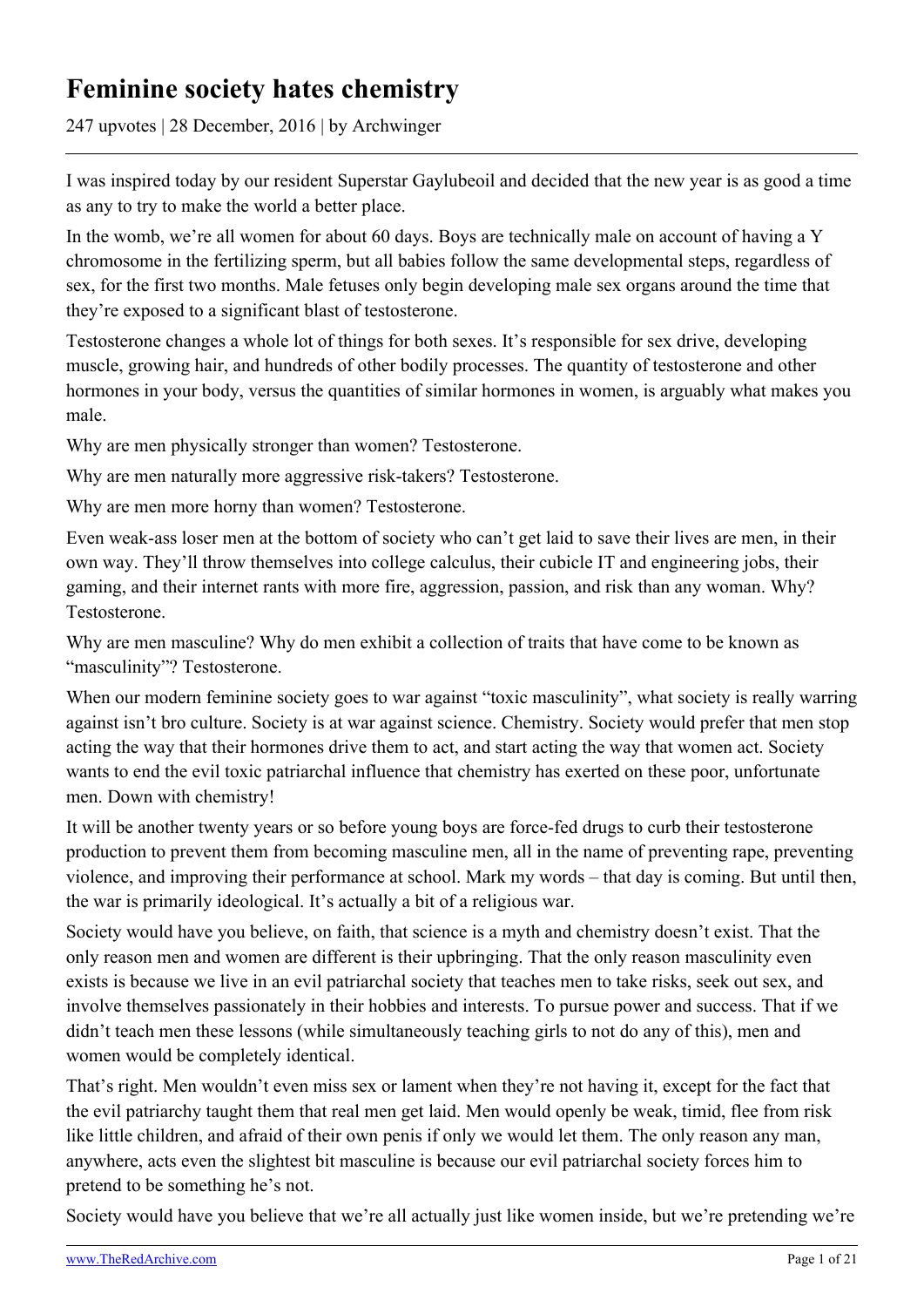not because we're afraid of being called gay. That masculinity is one big pretense. Society isn't just warring against masculinity by telling you it's wrong. Society advocates that masculinity doesn't even exist. That it's all one big game of make-believe men are playing so that other men don't make fun of us. That we're not really like this. That we're really all just like women, who just happen to have a penis.

The current fashionable religion promoted by most of society is that science is the boss of everything. There is no God. We're all animals. Everybody can and should be free to do anything he or she wants to do as long as we're not hurting anybody, and nobody should ever judge anybody for anything. Society currently promotes the religion of hedonism and individuality. Do whatever makes you happy.

Except for sex. Then, down with science! Sex needs to be strictly regulated…for men. Women should be free to do whatever feels good. Whatever makes them happy. No judgment. No shame. They are beautiful and sexually desirable no matter how they look or act. There is no wrong way to be a woman. Women need to be encouraged to be happy however they want to live, whatever they choose.

But men need to be taught to control their sexual impulses (which, of course, are only present because of their upbringing and not evil, patriarchal chemistry). Taught not to rape. Taught about consent. Men need to learn to sit on their hands and wait to be chosen by women. Any woman, because they're all valid women regardless of age, looks, or behavior. And the men who are never chosen need to be okay with that. Men need to be taught to be happy however women want to live, whatever women choose.

Is it any wonder that so many men channel their masculine energy into the internet? Video games? Fantasy sports?

Without masculinity, men are lost. They're not men. They're just boys. They're flooded with testosterone, then told to be women. So they curb their risk-taking behavior and follow the more accepted, safe path to a stable future. They don't compete. They don't work out. They channel their sexual impulses toward porn and masturbation. They don't chase women. They're passive. They don't hang out with bros from the gym or the frat and act traditionally manly. They hang out with other guys just like them and channel their aggression into gaming and watching sports.

Men aren't really just like women, but we're getting there. Society has successfully redirected male competitiveness and leadership from group-oriented roles to individual pursuits. Turned men from society's leaders, innovators, and hardest workers into a bunch of video gamers and internet ranters.

And in twenty years, this won't be an issue. Your eight-year-old sons will be given medication to reduce their testosterone to governmentally-approved levels that will limit their muscularity, curb their sexual impulses, and diminish their aggression and competitiveness. Because modern research will indicate that all of this testosterone in the bodies of losers who can't get laid or amount to anything is making men unhappy. That more testosterone = more mental health issues, more rape, more violence, and worse performance in school. To help young boys out, society will, literally, turn them into women.

This coming year, make a resolution. Teach at least one other man how to be a man. A real one. Show him the real path to happiness. Embrace these evil, evil gender roles that society hates so much. And pass them on. It's not about changing the world. It's about spreading happiness and love. Teaching lost boys how to really be happy instead of allowing them to follow the teachings of a shitty society that's at war with chemistry.

Find this and other content at The Red Pill's off-Reddit site. Here's a [link](https://www.trp.red/p/theasshole/458).

Archived from [theredarchive.com](https://theredarchive.com/r/TheRedPill/feminine-society-hates-chemistry.65812)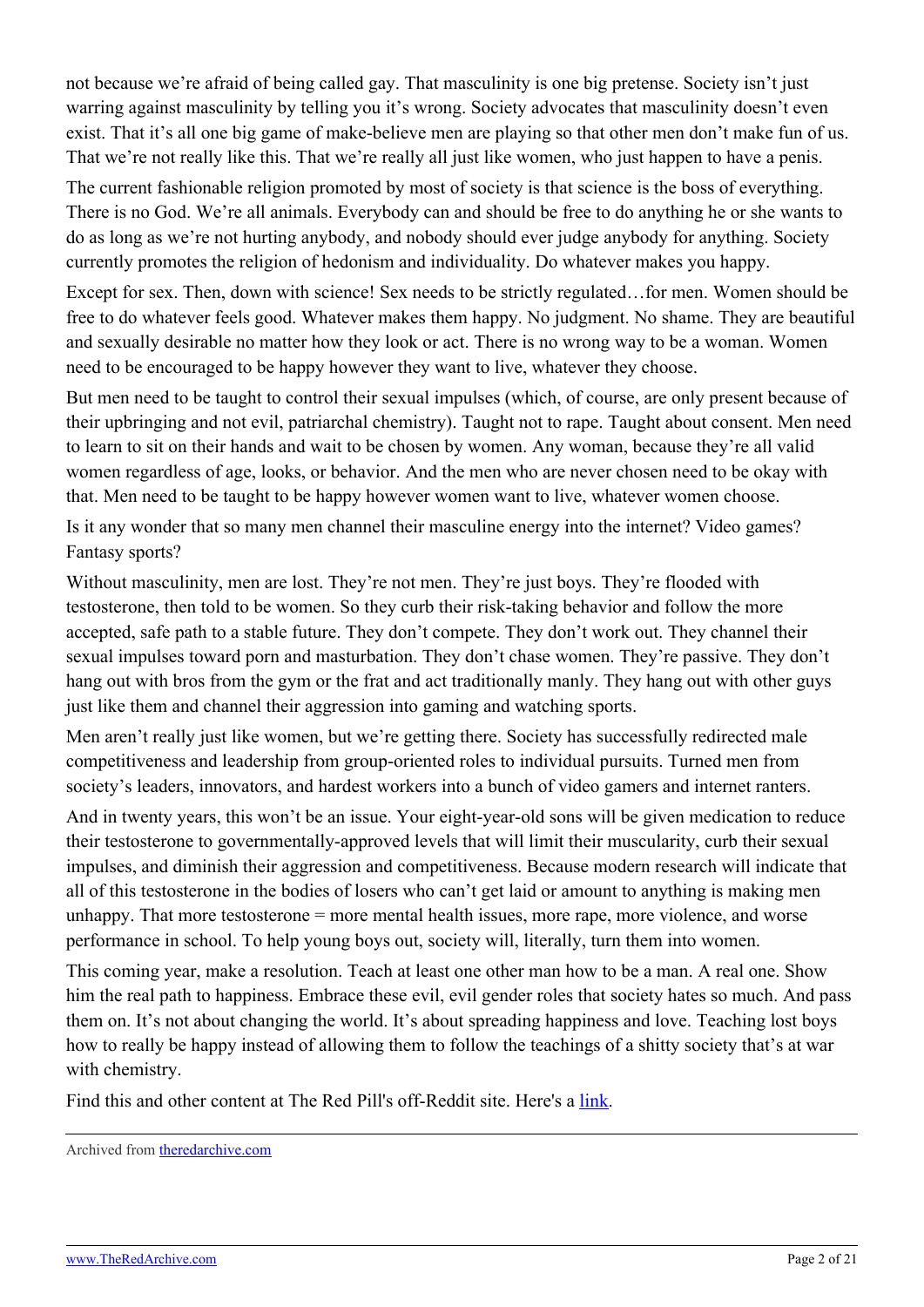# **Comments**

[deleted] • 59 points • 28 December, 2016 11:10 PM\*

Solid post and sadly I want to point out that the chemical war against men has already begun.

The target: Our 5 year old brothers

The weapon: Stimulant "medication" (Amphetamines)

The reason: Kids underperforming in school and misbehaving

The truth: Boys will be boys is no longer tolerated. The gold standard of behavior is a girls behavior.

The judge and jury: 26 year old elementary education teachers who got fucked sideways throughout college with C averages, 50 year old cat lady principals, physicians who give a 15 minute exam and a questionaire with probing questions like.."does he dislike sitting still for 90 minutes at a time "

Read the War on Boys and redpill yourself again. Something like 20 percent of American boys are on stims for a *disorder* that didn't exist til recently. In my neighborhood there are retarded milfs withholding gluten, foods with dye, and dairy from their kids BUT they give *speed* out like tic tacs.

And if you have a son, go the other way:

Make him play a lot of sports and do all his homework and teach him to take pride in his achievements and that he isn't special for existing. Make him go to the gym and do pushups while you lift. Introduce him to your gymbros and make him hold eye contact when he greets them. My kid does his homework there while taking breaks for burpees, pullups, and lunges. Girls in his class love him and I teach him the real value of a woman's attention. Zero.

Watch him *crush* his peers who are fat, whiny and lost playing Clash of Clans all weekend

[Archwinger](https://old.reddit.com/user/Archwinger)[\[S\]](https://theredarchive.com/r/TheRedPill/comments/5ks0pe/feminine_society_hates_chemistry/) • 35 points • 28 December, 2016 11:26 PM

That's definitely a huge issue. Not that long ago, an 8-year-old boy not liking school, homework, and sitting still for six hours straight was considered normal.

Today, that is a medical condition that requires mind-altering drugs that numb the boy's natural impulses and make it easier for him to sit in one place for long stretches of time and follow instructions.

It's like we're deliberately raising video gamers.

[deleted] • 22 points • 28 December, 2016 11:30 PM

Its the first step toward your ominous prediction of mandatory drugs that reduce testosterone.

They began with altering behavior

Now transgendering boys is "fashionable"

Next stop won't be pretty for boys born to men who aren't RPaware

[Archwinger\[](https://old.reddit.com/user/Archwinger)[S](https://theredarchive.com/r/TheRedPill/comments/5ks0pe/feminine_society_hates_chemistry/)] • 26 points • 29 December, 2016 12:41 AM

We have a ways to go before  $90\%$  of us are made into castrated slaves and the remainder re locked up in cages and milked for our semen. Don't worry.

First comes the undoing of monogamous marriage. The argument will be that marriage is an evil patriarchal relic of the past that evil men used to enslave unwilling women and control their sexuality. That real marriage is supposed to be about love, not ownership and control. So there should be no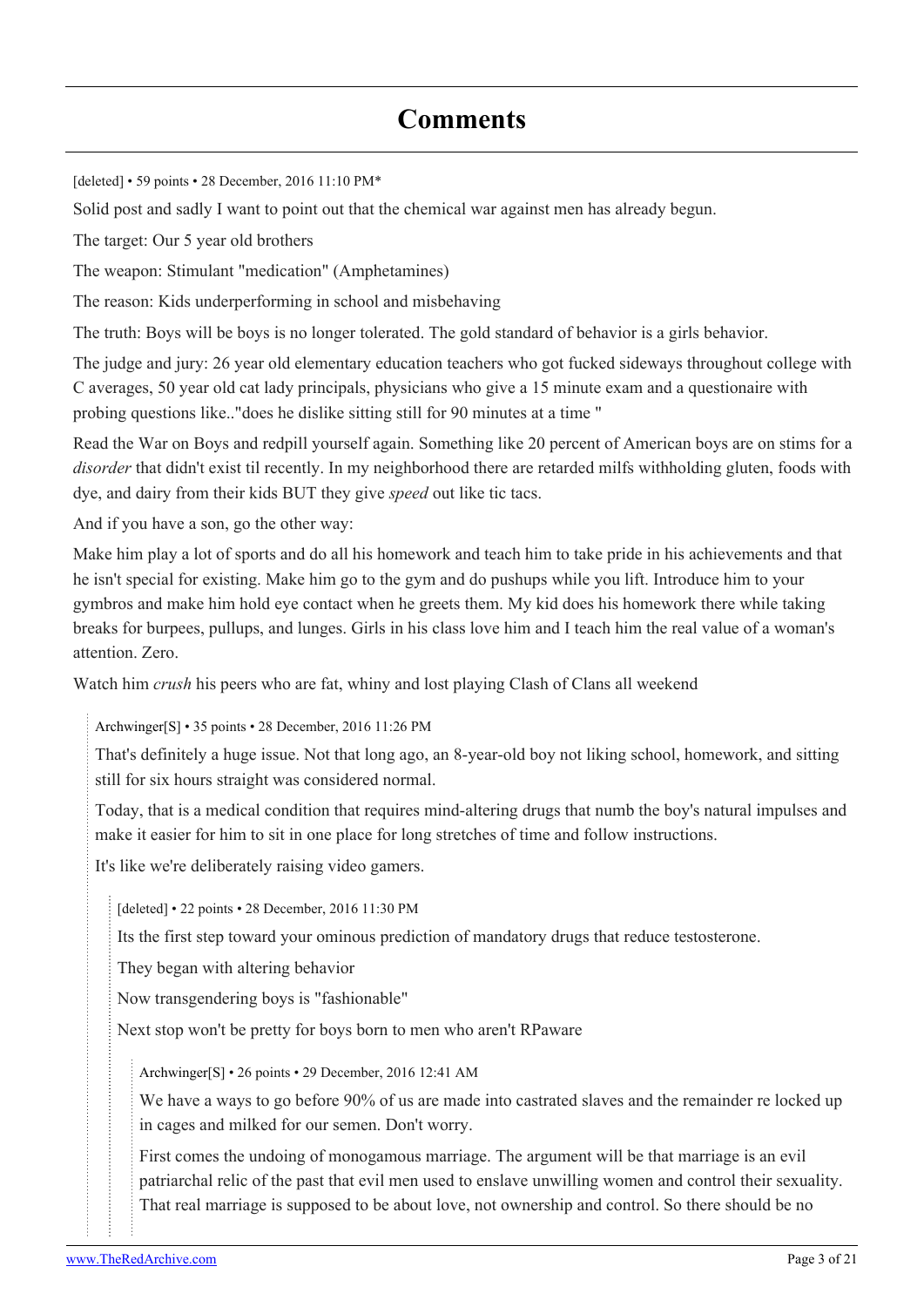expectation that you own your wife's vagina simply because you happen to be her husband. She should be free to fuck whoever she wants. Because you married her out of love, not out of a desire to own and control her, right? And you share your income and your home with her out of love, not as some kind of trade for sex. You aren't calling her a whore, are you? You're not entitled to sex simply because you married her, and you're definitely not entitled to restrict or control her sex life using your marriage and your money.

Then comes the androgyny. Popularizing the message that strong, man-ish women are sexy (and any men who don't like it are insecure and aren't "real men"). Popularizing the idea that skinny, smooth, passive androgynous men are sexy, but that not having sex with your androgynous husband while having sex outside of the marriage is normal, because everyone knows that sexual attraction cools over time.

Then passing this on to young boys by teaching them to avoid the gym because skinny is sexy. To avoid competition and aggression, because that's not attractive. To medicate them for various disorders if they're aggressive, impulsive, or competitive. To direct their sexual impulses toward masturbation. Maybe even normalize homosexual release with friends while growing up. Turn the next generation of boys into skinny worker bees who subsist on cheap carb-heavy diets, masturbation, and small living spaces that they don't mind since all they do is surf the internet and play video games.

Then, when nobody's around to complain about it, push the idea that men are inherently violent aggressive rapists who aren't performing well in school, aren't happy, and prone to mental illness due to unusual hormonal imbalances. Low T will be fairly normal among the androgynous generation, but any outliers who still have regular testosterone levels will be medicated to bring their masculinity back to normal levels. Who wants a deep-voiced, hairy son who builds muscle anyway? Everyone knows that's not attractive and that those dangerous hormone levels might cause him to become a mentally ill, violent rapist.

[deleted] • 17 points • 29 December, 2016 02:47 AM\*

Oh Gawd, dont get me started on the androgynous kids.

I've already picked a few choice photos for a post that I haven't had time to write.

The photos arent of the kids. It's the parents.

Everymotherfucking time I see any boy who chose to be a girl, I take a moment and look up pics of the mom and dad .

Mom..short hair, feminist cunt

Dad...effete, soft body , shell-shocked look on face.

100 percent of time. Thats a Bingo!!

[bigk12345](https://old.reddit.com/user/bigk12345) • 7 points • 29 December, 2016 03:10 AM

Canada is becoming a disaster .

Here is the new age perfect family in the eye of feminists.

[https://www.google.ca/amp/s/www.thestar.com/amp/news/gta/2016/07/11/baby-storm-five-ye](https://www.google.ca/amp/s/www.thestar.com/amp/news/gta/2016/07/11/baby-storm-five-years-later-preschooler-on-top-of-the-world.html) [ars-later-preschooler-on-top-of-the-world.html](https://www.google.ca/amp/s/www.thestar.com/amp/news/gta/2016/07/11/baby-storm-five-years-later-preschooler-on-top-of-the-world.html)

[deleted] • 12 points • 29 December, 2016 12:36 PM

Look at the smug look on those parents face. They are literally child abusers and feel they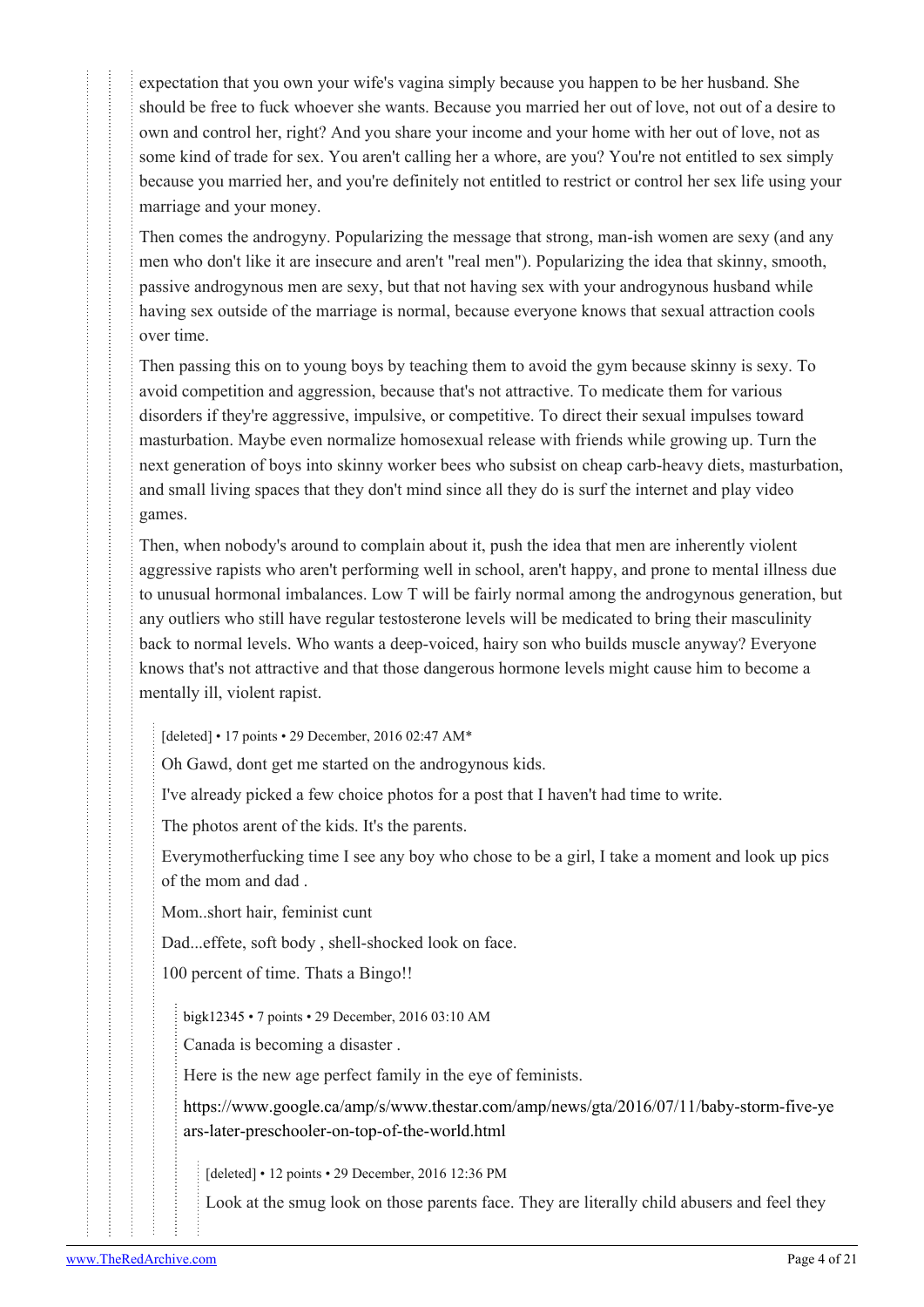are worthy of praise

[BluepillProfessor](https://old.reddit.com/user/BluepillProfessor) • 6 points • 29 December, 2016 05:11 PM

If you smack your kid for running in the street protective services is all over your shit but this abuse is encouraged.

[deleted] • 6 points • 29 December, 2016 07:28 PM\*

I've read about parents being rung up for *letting their kids go to the playground unsupervised*.

Today "going out to play" is illegal.

Dressing up girls as boys and demanding admission to the boy scouts gets you on CNN and lots of social validation as a good progressive

[bigk12345](https://old.reddit.com/user/bigk12345) • 1 point • 29 December, 2016 06:44 PM

It is not "abuse" in the parents' eyes.

They are liberating the kid and providing the freedom to be anything they want. Of course, they are missing the point is that they are defining the kids identity from a young age and putting the poor kid on the path to unhealthy view of the world.

What is sad is that these abusers are pigeonholing their kids to fit their own narrative in search of some egalitarian utopia.

I read an interesting question from Jordan Peterson on twitter. The question was : "Would you want your kids to be safe or strong?"

Boys are risk takers from a very young age, they go climb trees, fall, get some scratches , play sports, ridicule silly girls by throwing snowballs at them and pulling on their pony tails.

You cannot safeguard them from life, which is OK. They feel out their way through life and an ideal scenario of having strong father/ feminine mother would help them to self- correct their way through life until the boys grow up.

Essentially, what these abusers are doing is keeping their kids "safe" from being a boy and in parents view, they are making their kids much "stronger" that way by repressing their genders.

[deleted] • 3 points • 29 December, 2016 03:06 AM

### [permanently deleted]

[DigitallyDisrupt](https://old.reddit.com/user/DigitallyDisrupt) • 3 points • 29 December, 2016 02:57 PM

I thought that was what feminist looks were all about.

Ba dum tsss

[BluepillProfessor](https://old.reddit.com/user/BluepillProfessor) • 1 point • 29 December, 2016 05:09 PM

Feminism is already working very well for that. Half the red pill,en can hardly wait for sexbots.

[beginner\\_](https://old.reddit.com/user/beginner_) • 7 points • 29 December, 2016 09:18 AM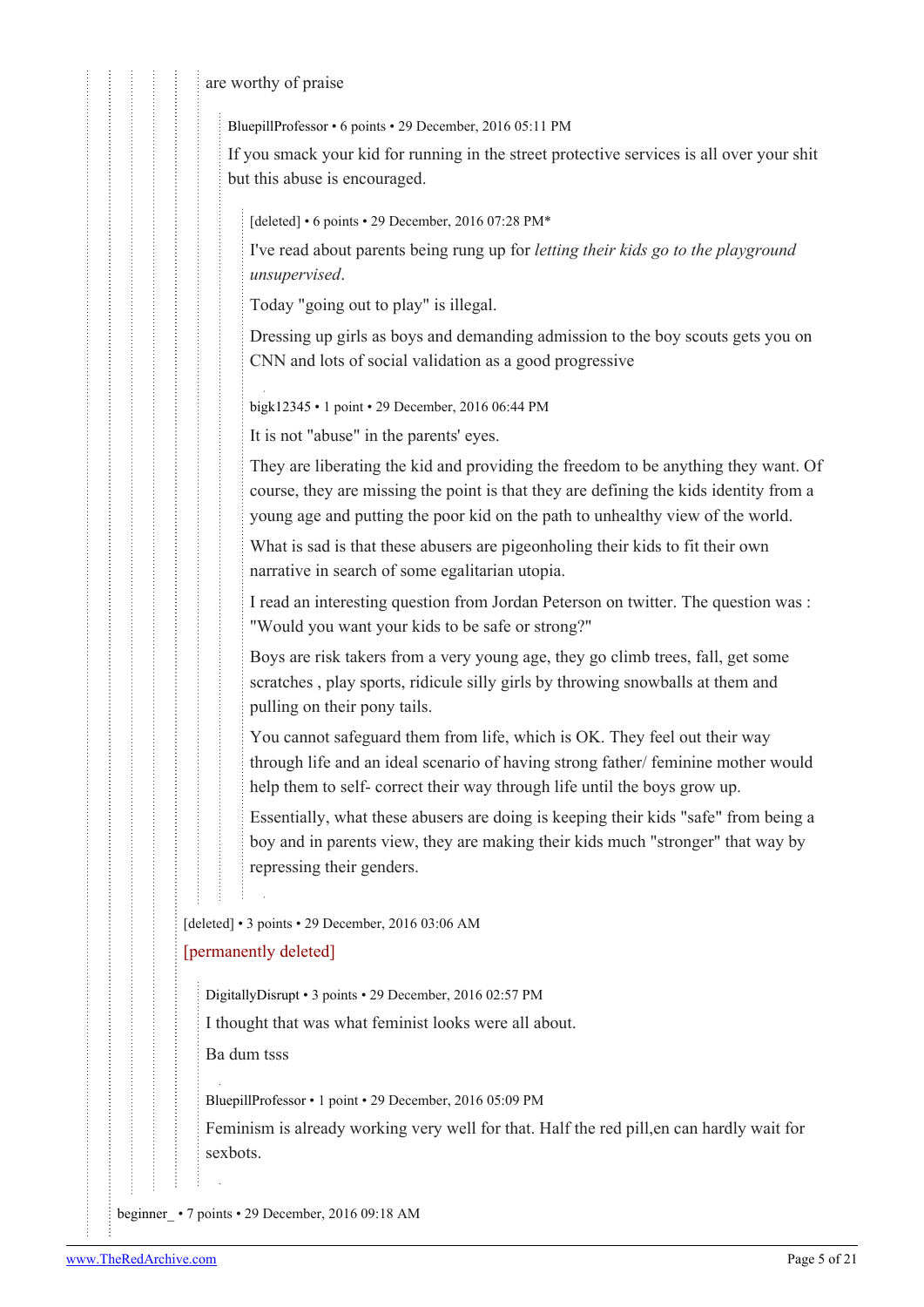That's definitely a huge issue. Not that long ago, an 8-year-old boy not liking school, homework, and sitting still for six hours straight was considered normal.It's like we're deliberately raising video gamers.

The issue starts with the parents. Parents don't let their boys out to go play in the woods because it's dangerous or they are lazy and don't want to wash dirty clothes all the time. Then the kid stays at home gaming and then ends up restless in school.

[bigk12345](https://old.reddit.com/user/bigk12345) • 2 points • 29 December, 2016 06:24 PM

Close family friend told me this story of his young boy that made me cringe.

Kid is an athlete and a great kid. Very active and energetic.

He would get in shit from his lesbian teacher because he kept shifting at his desk in class and she viewed it as a sign of disrespect and "not paying attention" in class.

Here is some lesbo that is already telling the kid he must learn and behave like a girl in class.

[selfsufficientnigga](https://old.reddit.com/user/selfsufficientnigga) • 1 point • 29 December, 2016 08:11 PM

Also keep in mind that our school format is mostly a product of Napoleonic era reforms whose goal was to a) keep children busy while parents work and b) prepare them to be efficient and obedient factory workers.

[selfsufficientnigga](https://old.reddit.com/user/selfsufficientnigga) • 7 points • 29 December, 2016 02:47 PM **[recovered]**

I believe that the chemical war on men has been going on for a lot longer.

Testosterone was known to be the cause of 'manly' characteristics and boys developing into men in puberty since the beginning of the 20th century at least.

In 1935, Lavoslav Ruzicka synthesized it in lab from cholesterol.

So by that time it was already known that a) testosterone causes 'manly characteristics' and b) our body produces it from cholesterol. Therefore, lowered food intake of cholesterol/saturated fats will in theory lower the amount of testosterone produced by male body.

--

This makes it very suspicious that soon after the world war 2 there was a massive campaign, lead by a man called Ancel Keys, to make cholesterol and fats a horrible bogeyman - mostly performed by blaming the effects of sugar consumption on fat consumption instead, and censoring any opposing voices.

--

--

If someone wanted a meeker, easier to control population, I see no better and simpler ways to have achieved it than this. The testosterone levels in western males have been steadily falling since.

Oh, and also, as soon as the theory that fats are actually good for you and sugar is responsible for the negative effects ascribed to fat could no longer be censored effectively and started making its way to general population (starting somewhere in 80ies, but making a noticeable push forward only in 2000s), a new narrative started to be heavily pushed, conveniently again making meat and animal fats a bogeyman: 'meat consumption is 10000 times more damaging for environment than vegetarian diet'.

[deleted] • 1 point • 29 December, 2016 03:47 PM

i am unfamiliar with a link between cholesterol and testosterone. doesnt mean its not true, i just have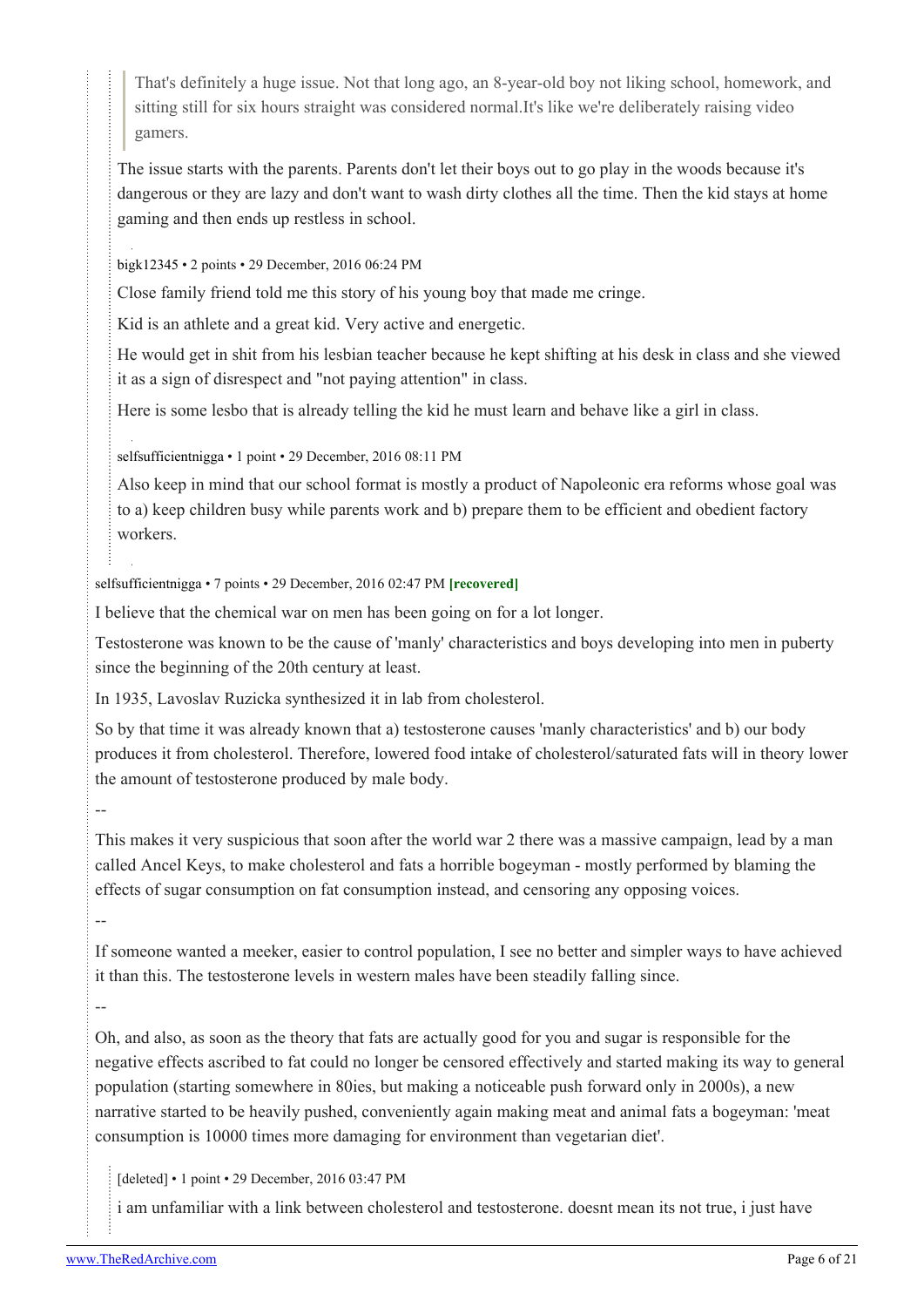# homework to do

i had always thought it was big food companies pushing low fat so they could sell high fructose corn syrup and corn who started this nonsense about high fat diets

every day can be a school day

[selfsufficientnigga](https://old.reddit.com/user/selfsufficientnigga) • 2 points • 29 December, 2016 08:09 PM

There is no true or not true to that part, human body uses cholesterol to make testosterone. This is a scientific fact and you can verify it independently.

Yes, the agro industry was a big player in the perpetuation of fat=bad narrative. This is the conspiracy that is often talked about, and it is true. The companies had their own selfish interests in propagating the myth, mainly the corn and sugar subsidies.

But I believe they were just a tool used by a deeper conspiracy: since the companies have financial interest in keeping the scam going, they will also be motivated to invest in it as long as the profit is significantly higher than the investment. So the big-agro money was used to prop-up 'fat is bad' propaganda and undermine, bury and silence 'sugar is bad' studies. However, the main actor in starting this myth, Ancel Keys, was a dietician linked to military (he created the WW2 K-rations for example) and not to those businesses. I believe he knew his theory was false, but was taken advantage of by being told that this (lowering testosterone in population) will prevent the horrible wars such as WW2 (which was still very fresh in people's minds) from occuring again.

So, big agro was used for providing the funds to keep the scam going, and Ancel Keys started the scam because of ideological reasons (he thought it will help in preventing wars). Both big agro and Keys were used and manipulated by the actual conspirators, who had population control as a goal. This is my theory.

[growingstronk](https://old.reddit.com/user/growingstronk) • 1 point • 29 December, 2016 08:08 PM

Literally just wiki them and look at the top picture

They look like almost the exact same thing

### [deleted] • 57 points • 28 December, 2016 07:29 PM

See, that's the beauty of feminism- attacking the image of masculinity as a social construct, with their feelings rather than with the rationality that logic asserts itself. Science can only be disproven, not proven. There's only a least wrong explanation. It would be a disgustingly dystopian society if people were able to decide and choose to have lower testosterone children or use preventative medicine. The worse thing is that I COULD see feminism pushing for it. The Huffington post will have a article next week on linking testosterone to aggression, we get to see another dosage of "masculinity is toxic" and women 'rally for change'

With women, I've found that they have a desire to be freely promiscuous as they wish, but at the same time call women sluts more than men call women sluts. We've had this circular subject of: be attractive, don't be unattractive. Well, the same can be said for women. Be attractive. Don't be a slut. These rules however, bend in the presence of an alpha, and cognitive dissonance goes "nah, you're cool" and suddenly it's no longer on her mind. If however, their 'radar' is wrong and their shit-tests work, all they will begin to do is run damage control, because by effort of the man not being an alpha, they're just an easy slut who can get laid by that fat, ugly nerd.

I wholeheartedly agree with this statement and it's something I'll try to inaugurate myself. I am guilty of masturbating and putting energy into porn when I could be out growing as a person, this isn't the end of the world: it's a severe lack of direction and sensibility towards "This is the easy route" I think I'll take a turn of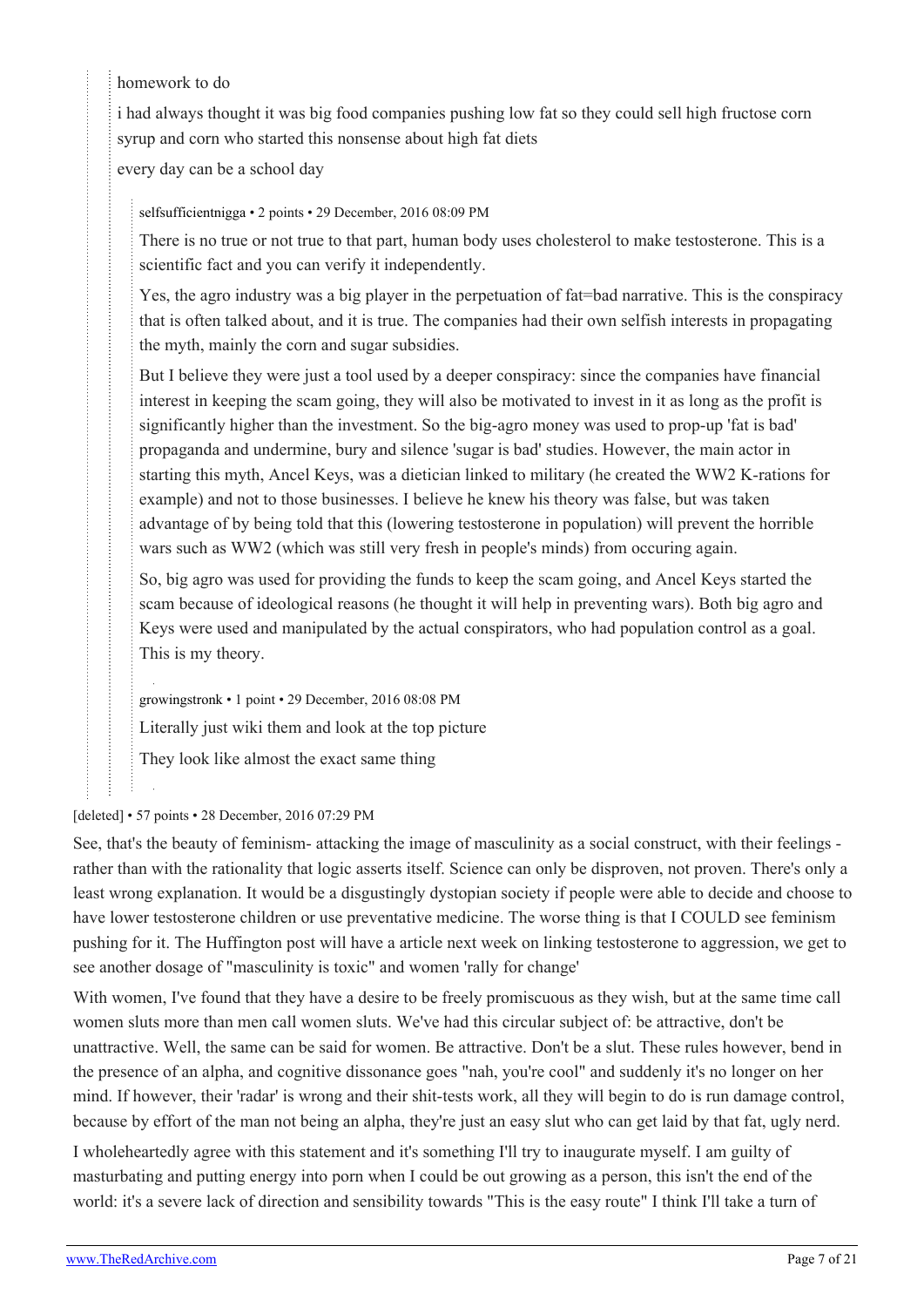# *"I'm going to do whatever the fuck I like, and what the fuck are you going to do about it?"*

Great post.

[BlacknOrangeZ](https://old.reddit.com/user/BlacknOrangeZ) • 11 points • 29 December, 2016 08:21 AM

and women 'rally for change'

The even sadder thing is that it probably won't be women, but pathetic Uncle Tims rallying to chemically stunt young boys. Like that extraordinary "Walk A Mile In Her Shoes" event where 'men' walk around in high heels to virtue signal their condemnation of sexual assault.

vengefully yours • 1 point • 29 December, 2016 04:52 PM With the pathetic mangina Alan Alda leading the charge.

[BlacknOrangeZ](https://old.reddit.com/user/BlacknOrangeZ) • 0 points • 29 December, 2016 07:02 PM Wait, am I supposed to dislike Alan Alda? What did he do?

vengefully yours • 1 point • 30 December, 2016 05:52 AM

Listen to him sometime when he is talking about girls. Pathetic is putting it exceptionally lightly. Mangina is a few steps up from him. He loathes being born with external plumbing, you can see it in him easily.

[deleted] • 3 points • 28 December, 2016 08:49 PM

Good comment. Ideologues think if they can come up with one seeming counter example to the idea that best fits the data then it means their less supported idea is correct or at least as correct.

Also I agree that women can fuck a string of hot dudes without feeling slutty because they can tell themselves that any woman would do the same. This applies to cheating as well.

[DigitallyDisrupt](https://old.reddit.com/user/DigitallyDisrupt) • 1 point • 29 December, 2016 02:56 PM

Science can only be disproven, not proven. There's only a least wrong explanation.

You mean biology can only be disproved. There's a lot of fields of science which are pretty cut and dried.

[deleted] • 2 points • 29 December, 2016 05:32 PM

No. Cut and dried only means widely accepted. The Higgs Boson particle did not exist until it did. There can only be a "least wrong" explanation.

wizened • 0 points • 28 December, 2016 10:28 PM

This is basically the plot to the shitty assaasins creed movie

#### [AussiePhil82](https://old.reddit.com/user/AussiePhil82) • 10 points • 29 December, 2016 05:58 AM

Even weak-ass loser men at the bottom of society who can't get laid to save their lives are men, in their own way. They'll throw themselves into college calculus, their cubicle IT and engineering jobs, their gaming, and their internet rants with more fire, aggression, passion, and risk than any woman. Why? Testosterone.

You mean the sort of men who invent shit, solve problems and change the world instead of chasing the next vagina to stick their dicks in?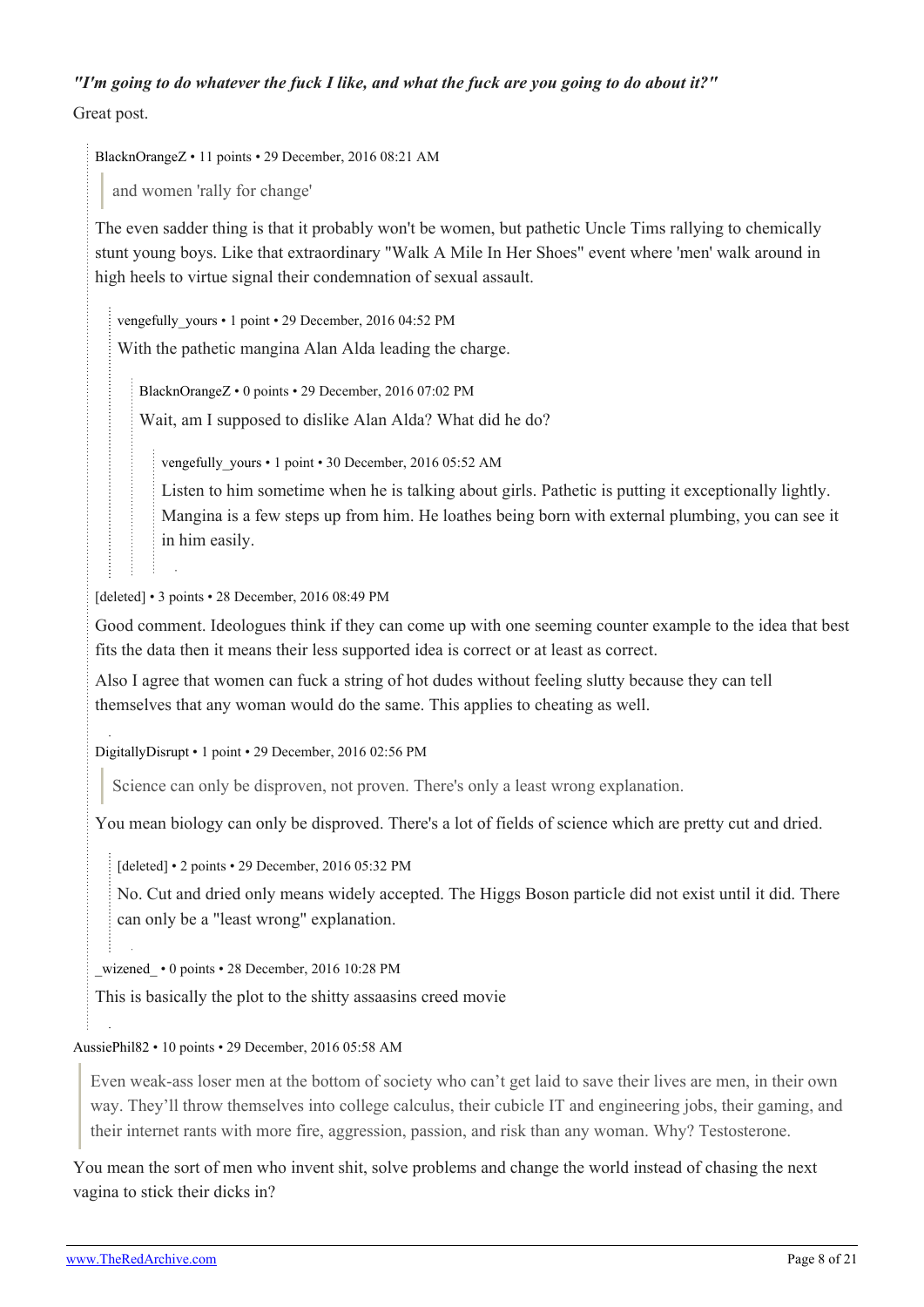Paid Internet Troll • 6 points • 29 December, 2016 06:18 AM Yeah.

Like the men who built the Great Wall, the Great Pyramids, and the U.S. Capitol Building; slaves.

[Archwinger](https://old.reddit.com/user/Archwinger)[\[S\]](https://theredarchive.com/r/TheRedPill/comments/5ks0pe/feminine_society_hates_chemistry/) • 6 points • 29 December, 2016 12:51 PM

You ever notice that Joe fratboy, highly social and muscular college lacrosse player, also goes on to make more money than Jim nerdlinger, introverted engineering major?

Joe runs the department and gets the credit when the company issues a patent on Jim's idea. Joe got his job because he knew people through his social connections, aced the interview, and his few interview missteps were softened because people (even men) let good looking guys screw up more.

You mgtow losers don't get it. The good looking gymbros with social skills that get laid on the weekends are also more professionally accomplished than non social IT cubicle workers. The idea that Chad the gym rat who slays pussy (which is actually a low effort activity for him - he doesn't spend a lot of time "chasing pussy") is automatically stupid and works a loser job is feel good internet candy.

[throw17453](https://old.reddit.com/user/throw17453) • 3 points • 29 December, 2016 01:24 PM

The good looking gymbros with social skills that get laid on the weekends are also more professionally accomplished than non social IT cubicle workers

Yes, but you point out the reason yourself - "with social skills" vs "non social"

The corollary of your point is also true, the IT cubicle worker WITH social skills is making far more than the gym bro who slays pussy but lacks them.

Thats why lifting is not enough, nor is just being social, if you want to achieve success, power, influence you have to develop aptitude in a number of areas. Physically, mentally, sexually and socially.

[deleted] • 1 point • 29 December, 2016 02:32 PM

lifting alone may not be enough but doing other things well and not lifing doesnt cut it. not if you aim to acheive maximum sexual strategy.

dont like it? too bad, this is reality

[throw17453](https://old.reddit.com/user/throw17453) • 1 point • 29 December, 2016 02:53 PM

I'm aware, his post was specific to being professionally accomplished, not maximizing sexual strategy.

There are plenty of professionally successful people who are not sexually successful - and vice versa.

dont like it? too bad, this is reality

I'm fine with it, I like a challenge.

[deleted] • 1 point • 29 December, 2016 04:10 PM

2 exact same guys. same qualifications. same social skills. same everything but one guy is 10%bodyfat and benches 2x his weight. squats3x

other guy is average in everydayman way

the guy who gyms goes materially further.

you dont know how people treat a man in the top 2 to 3 percent of physicality or you wouldn't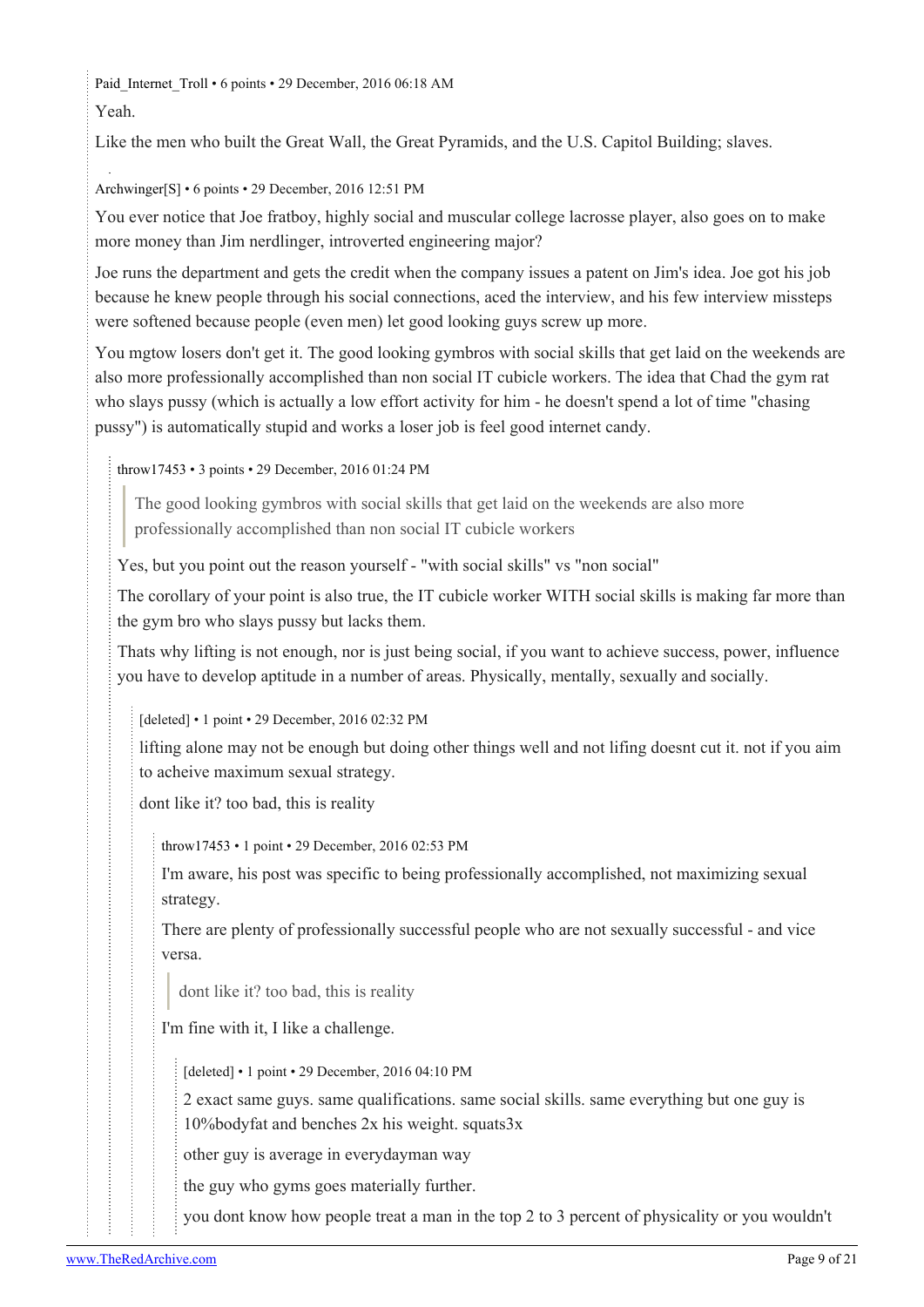be saying silly shit.

men apologize for being in your way. women stare and touch you. im not guessing

[throw17453](https://old.reddit.com/user/throw17453) • 1 point • 29 December, 2016 04:27 PM

You think I am arguing for something that I am not.

I agree with every point you have just made.

I was mainly responding to a flaw in the argument Arch made, and to emphasise that physicality is not the be all and end all.

Guys not in their physical prime get laid all the time, if they have the right attitude.

Guys not in their physical prime succeed in the workplace all the time if they can maneuver themselves and have social skill.

Hence why I said this:

Thats why lifting is not enough, nor is just being social, if you want to achieve success, power, influence you have to develop aptitude in a number of areas. Physically, mentally, sexually and socially.

And just to be clear - You should be constantly pushing yourself to be in the top 2 to 3, hell the top 0.0001% - or the best you can possibly reach. Physically, mentally, sexually, socially, economically. I am not suggesting otherwise.

[deleted] • 3 points • 29 December, 2016 04:58 PM

what you say here is true but you used this to refute OPs argument that lifting socially apt guys outperform awkward IT drones. it wasnt said to *add* to his thought. or thats how it came across to me. maybe i should re read it.

and yes, having both beats one. we are on same page, maybe we always were

[Tough\\_Luv](https://old.reddit.com/user/Tough_Luv) • 1 point • 3 January, 2017 08:56 PM

Anecdote:

Bodybuilder and actuary. I do zero work and everyone kisses my ass or walks on eggshells around me. I do NOTHING!

My coworkers are all socially awkward manlets, or hambeasts.

[deleted] • 1 point • 29 December, 2016 03:51 PM

This is being unfairly downvoted out of butthurt but it is a true fact.

I'm a butthurt IT drone too but that doesn't make him wrong, just means we need to lift and get out more.

[Archwinger\[](https://old.reddit.com/user/Archwinger)[S](https://theredarchive.com/r/TheRedPill/comments/5ks0pe/feminine_society_hates_chemistry/)] • 7 points • 29 December, 2016 03:59 PM

Reddit is flooded with a bunch of MRA and MGTOW losers who believe in the just world fallacy.

If they ever got off of their computers and saw that intelligence and creativity are not inversely proportional to looks and social skills, and that "Chad" is actually smart, accomplished, successful, and does great things in the world, while these "intelligent" armchair internet ranters not only don't get laid but are also relegated to a life of amounting to nothing -- they'd all kill themselves.

It's completely alien to them that normal people with normal social skills and normal looks actually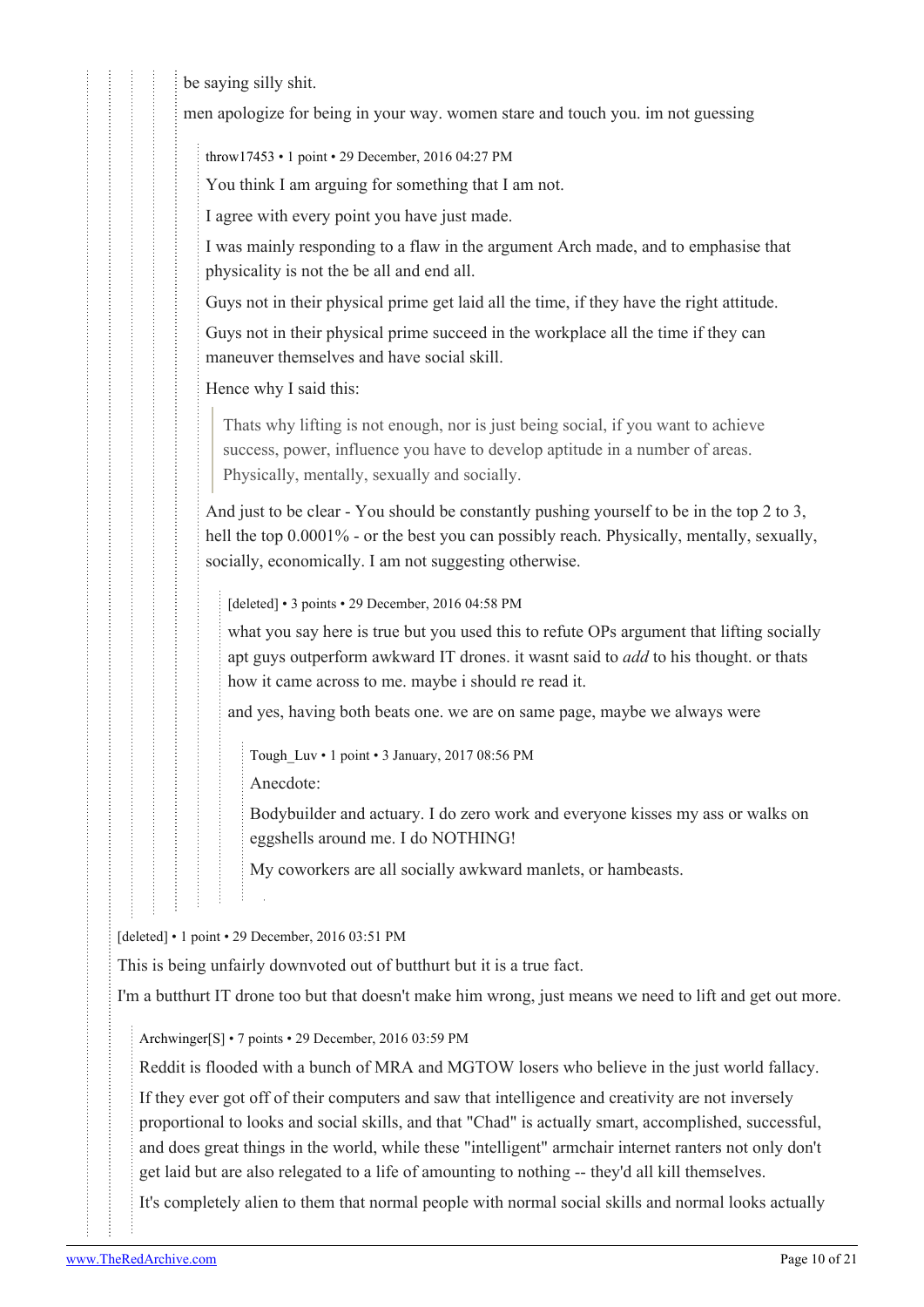*like* going out to public places and meeting people. It's not work. It's not a huge time commitment. It's not loads and loads of effort to "chase pussy". It's just normal dudes unwinding after the long work week, going out and meeting people, and sometimes getting laid. When you're habitually successful in the social scene and get laid fairly often, going out and meeting girls isn't work. It's not "chasing pussy". It's just something you like to do once in awhile when you're not working.

And it's completely alien to them that normal people with normal social skills and normal looks are just as smart and accomplished and creative as they are.

[deleted] • 10 points • 28 December, 2016 08:55 PM

There are trace amounts of hormones and other drugs in every major water system in America. This is a documented fact, Google it. Much of it is hormones from female urine containing birth control hormones, and antibiotics getting into the water supply. Incels are getting lots of help being more feminine.

[mortalcoil1](https://old.reddit.com/user/mortalcoil1) • 8 points • 28 December, 2016 09:33 PM

Fish, birds, shrimp, and many more animals are getting so high from the anti depressants in our pee they are having troubles mating and act erratically.

[TheSelfGoverned](https://old.reddit.com/user/TheSelfGoverned) • 6 points • 29 December, 2016 09:29 AM

Humans are having similar problems.

[deleted] • 9 points • 28 December, 2016 08:58 PM

Enjoy the decline (until they arrest you for illegal testosterone levels in the blood).

[myballsarepink](https://old.reddit.com/user/myballsarepink) • 12 points • 29 December, 2016 06:44 AM

If someone tries to touch my testosterone, i will straight up kill them. I'd rather die fighting than be some kind of feminine slave.

[BluepillProfessor](https://old.reddit.com/user/BluepillProfessor) • 7 points • 29 December, 2016 05:15 PM

Then you will die and the report will be of an aggressive man proving how important chemical castration is for the safety of women and children.

[myballsarepink](https://old.reddit.com/user/myballsarepink) • 3 points • 29 December, 2016 06:27 PM

I'm pretty damn sure i wouldn't be the only one fighting back. If there was even a slightest chance of it becoming a law, those politicians would be dead before any vote could take a place.

[lqtys](https://old.reddit.com/user/lqtys) • 9 points • 29 December, 2016 12:23 AM

Women want to control men. So they try to make us weak. Is what happens in every relationship, the woman tries to control the man by betaizing him: arguing, disqualifying, isolating ("why do you want to go out with your friends instead of staying home with me? don't you love me?")...

They are scared of our freedom. They want to have us tied.

[deleted] • 12 points • 29 December, 2016 07:31 AM

what they really want is for us to tell them to shut the fuck up and do what we want... they just want the tingles....

[deleted] • 16 points • 28 December, 2016 10:46 PM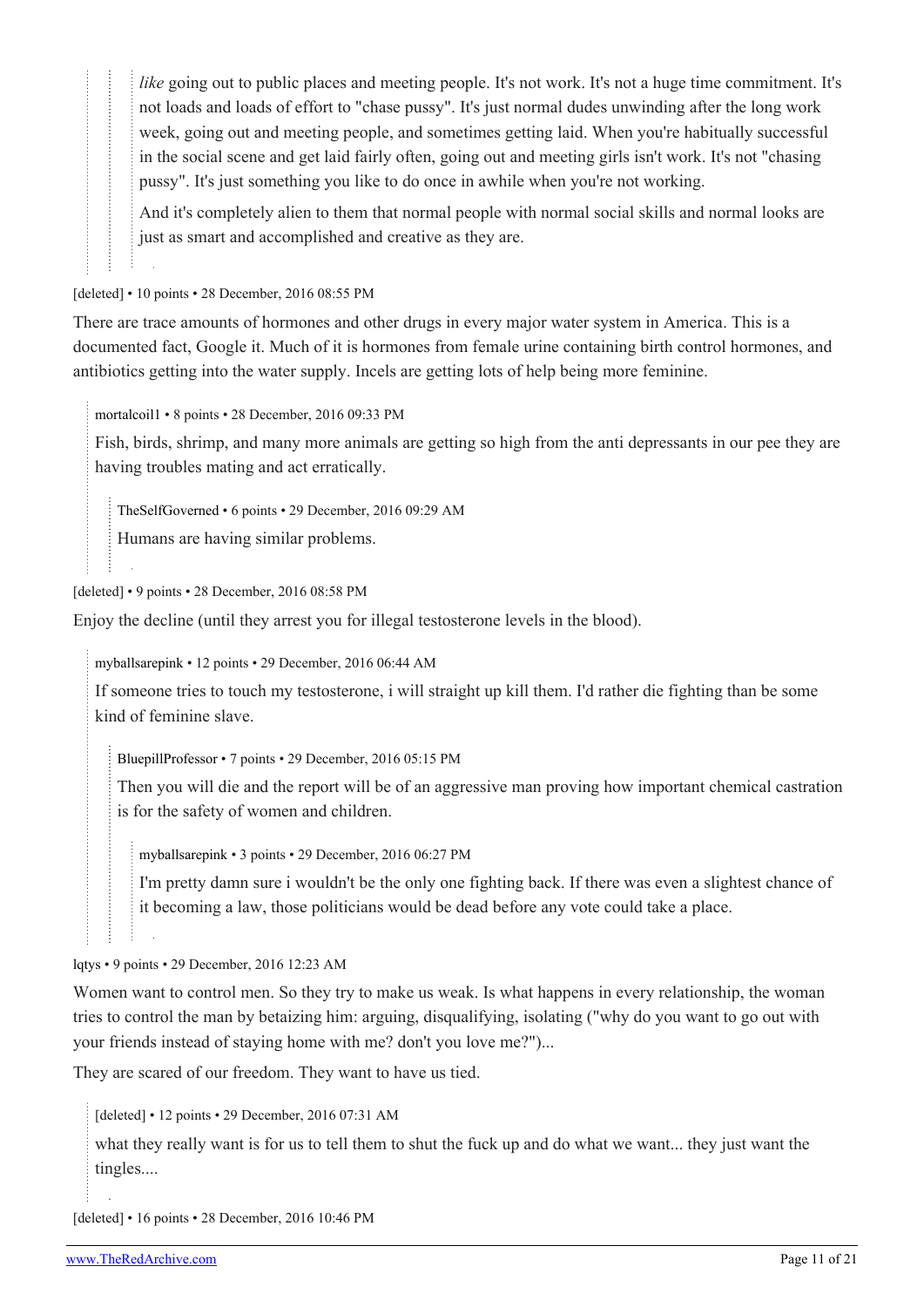Yesterday's Time Magazine cover was how the Man landed on the moon, today it is about the "Gender Revolution". From the depiction of greatness to the normalisation of degeneracy. This is the physical representation of the decline of a civilization.

Only those that are prepared will survive the decline, there will be suffering, all we can do is brace ourselves. The young MEN of the following generations will be the ones to bring forward a brighter future.

mummersfarce is done • 11 points • 28 December, 2016 08:15 PM

As far as I remember, there was an example of this in the movie Demolition Man. <https://www.youtube.com/watch?v=j1L8ZQDOdJ8>

[Auvergnat](https://old.reddit.com/user/Auvergnat) • 7 points • 28 December, 2016 10:55 PM

[/u/archwinger.](https://theredarchive.com/u/archwinger) Every post you write is gold. You should consider compiling your favorites into a book.

[Archwinger](https://old.reddit.com/user/Archwinger)[\[S\]](https://theredarchive.com/r/TheRedPill/comments/5ks0pe/feminine_society_hates_chemistry/) • 11 points • 28 December, 2016 11:04 PM

So how much would you pay for a Kindle edition of "Shit some guy named Archwinger pisses from his keyboard on to the internet that you can access for free right now with an internet connection"?

[Galton1865](https://old.reddit.com/user/Galton1865) • 3 points • 28 December, 2016 11:17 PM

I ripped off Rollo Tomassi's Books. Then I bought them. Then I ordered a copy as a gift for a friend. It might pay sir, it might pay if the quality is there.

[Auvergnat](https://old.reddit.com/user/Auvergnat) • 1 point • 28 December, 2016 11:23 PM

As the other one said. I bought both of Rollo's books even though I spend more time reading his posts on the web than reading the books, which contain the same thing. I plan to buy a couple more to send to people I know, but I gotta say some of your work might actually be more suitable as a first "eye-opener".

Maybe see with Rollo or IllimitableMan to ask them if they regret doing the books / blog-page-withdonation-option thing.

What do you have to lose?

[DigitallyDisrupt](https://old.reddit.com/user/DigitallyDisrupt) • 1 point • 29 December, 2016 03:03 PM

That's an interesting conundrum, isn't it.

I wouldn't pay anything. That is not to say, you or your work isn't worth it, but RP teaches you to do for yourself, hence the biggest buyers of self help are women and guys that aren't your target.

Your sales would probably follow Pareto principle, with maybe a slight modifier when exposing advertising to closed groups such as this.

[Archwinger\[](https://old.reddit.com/user/Archwinger)[S](https://theredarchive.com/r/TheRedPill/comments/5ks0pe/feminine_society_hates_chemistry/)] • 4 points • 29 December, 2016 03:49 PM

There's also the logical component. The time it would take me to go through the hoops to compile and publish a book would cost me more in billable hours that I'd make selling copies of random internet brain farts.

If you really want to make money selling books, write a bunch of those trashy romance novels. Housewives in Ohio eat that shit up.

#### [Docbear64](https://old.reddit.com/user/Docbear64) • 6 points • 29 December, 2016 01:13 AM

I have a cousin a few years older than me and hopelessly blue . Still growing up I thought he was the coolest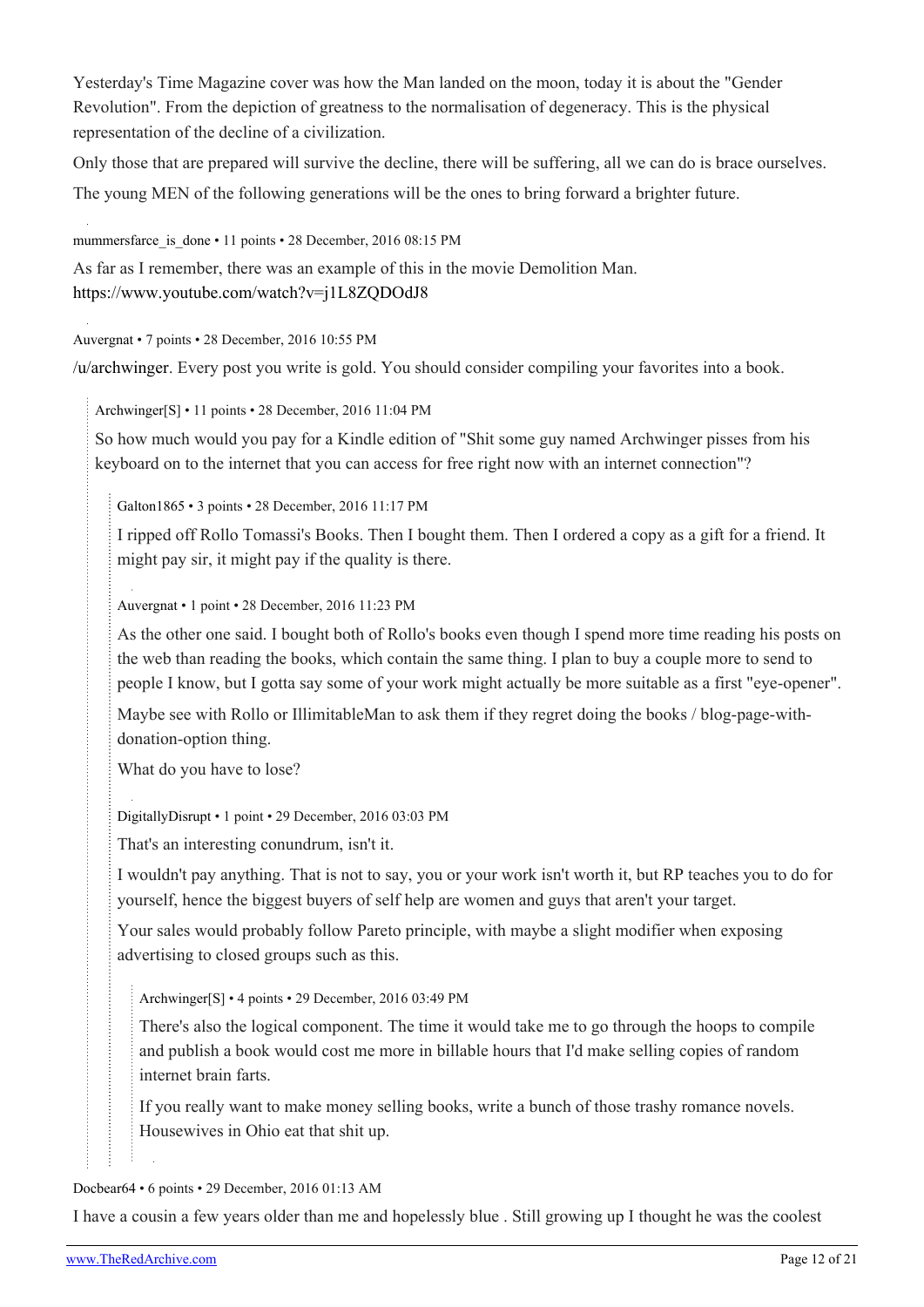cousin I had because he had all the videogames and watched anime all the time , and it just seemed so awesome to me .

So about 15 years later this cousin of mine is the definition of an AFC of otday . Still as much of a gamer and anime fanatic as he was unfortunately his life has changed much at all since he was a teen and I was his fawning young cousin .

After Reading NMMNG I was on a kick to start reconnecting with as many men in my family as I could and he was high on the list . So I asked him if he wanted to go have dinner and hit up a strip club ( something he'd never done before) and he agreed.

That night was pretty awesome actually my cousin being the nervous blue male he is kind of followed my lead . but we talked about women and the types he's into , the few dates he'd been on . I bitched about some of the women i'd been with and he had admired ( they were perfect to him which made me laugh) . We went to the strip club and tears formed in my eyes as a gorgeous latina- asian mixed woman with massive tits guided him by the hand to the back room for his lap dance , and naturally we had our " first strip club experience " post - mortem talk after .

I have to admit it was fun having a boys night out with him even if I knew he was going to fall right back into his AFC space he'd become comfortable in for years. For a man who never gets ANY attention from a woman a stripper bouncing on his lap for a few songs meant the world to him , and for better or worse sometimes I think talking to someone still hopelessly plugged into the matrix can be beneficial in helping you see how far you've come or grown .

So I couldn't agree with Archwinger more if you know someone struggling with their masculinity and whose open to having a boys night out It could be a fun and enjoyable bonding experience to go out and just fucking be a man among the wolf pack for a little while . Not as an act of charity but just to enjoy the fact that we're men in a world that constantly wants to remind us of how bad men are despite the majority of what our society is today was created and established by men .

### [B29xSuperfortress](https://old.reddit.com/user/B29xSuperfortress) • 6 points • 29 December, 2016 06:32 AM

They'll throw themselves into college calculus, their cubicle IT and engineering jobs, their gaming, and their internet rants with more fire, aggression, passion, and risk than any woman.

This just described me right now and I feel ashamed. But at the same time it motivates me to get off my ass and improve. This is why I come to TRP and not some lame site that says just be yourself and the right girl will come around.

### [deleted] • 2 points • 29 December, 2016 08:37 AM

Same here dude. I'm a programmer at a hedge fund and supposedly someone who's got their shit together because they're a young professional on a decent income. Fact is I'm a guy who lives in fear every day of his life because he hasn't the balls to do what he wants to do and feels pathetic most of time. And fuck those shitty self help sites. Tiny Buddha can eat a fat dick.

### [warcroft](https://old.reddit.com/user/warcroft) • 5 points • 29 December, 2016 09:51 AM

I cant find where I read it earlier this year, so I cant give references, institutes, researches, etc. So please bare with my lack of details on this one...

Bunch of science dudes at some institute have been measuring and recording the average strength of males and females in our western society each generation for however many generations (see, sorry about my lack of details).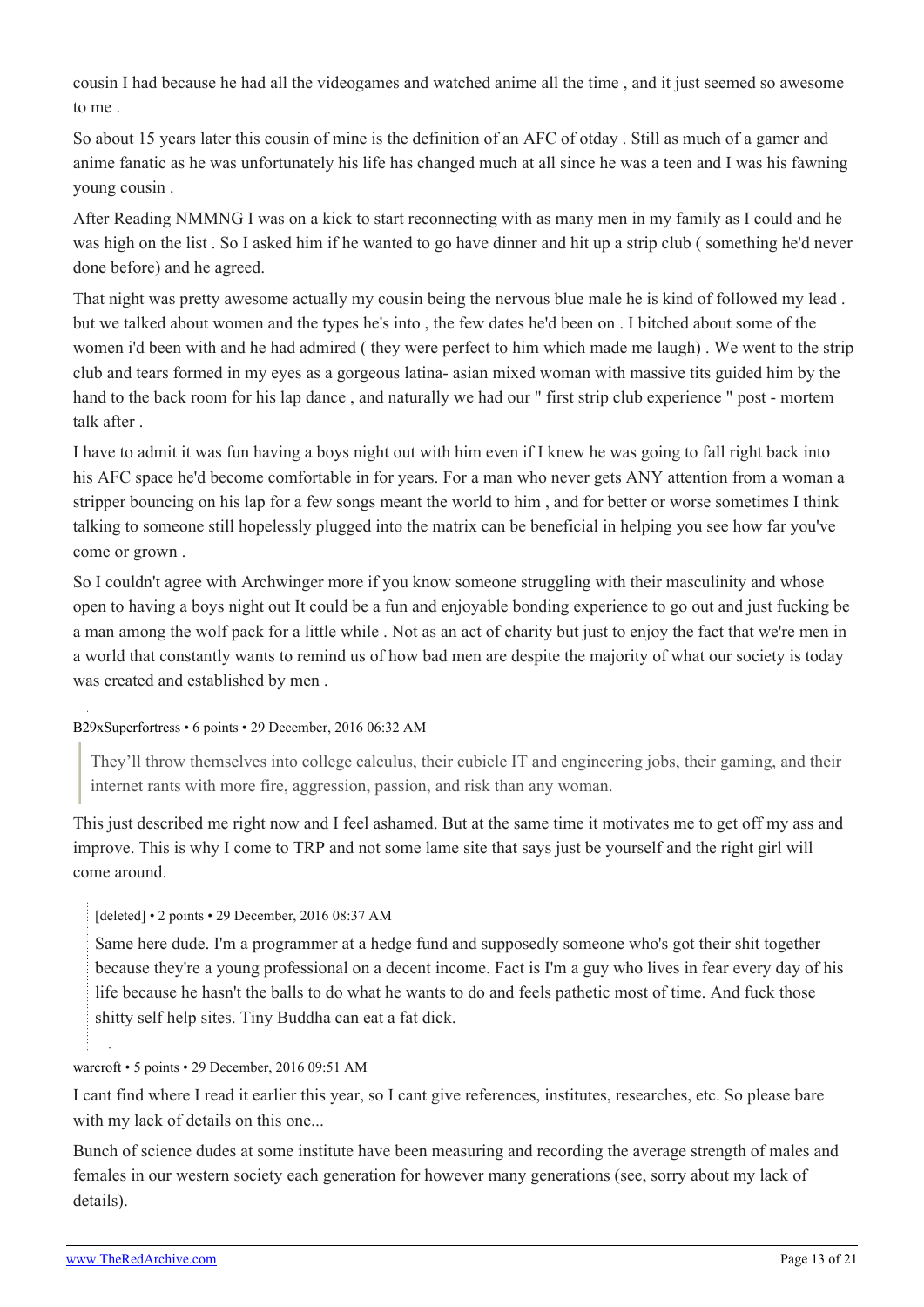Every generation the average strength of males and females have been the consistent, with men about 20% stronger than women. Except for this current millennial generation where males and females are the same! Women are still, on average, the same as they have been for generations. But men, this generation, have become weak! Dropping the average to that of women.

Personally, I thought it was disgusting. Pathetic. Weak!

Ill hunt around and see if I can find where I read it.

### [throw17453](https://old.reddit.com/user/throw17453) • 4 points • 28 December, 2016 10:42 PM

I've experienced what it is like to have hormones in female range, and now back to male.

They do not rewrite who you are as a human being, but you do change in a core way.

Ironically the process has actually had a strengthening effect in some ways - if you go against societal norms to the extent I did, and find out people still like you, find you attractive or interesting or just comfortable to engage - despite the extent to which you are undermining social norms (albeit social norms that are being changed and undermined in recent times)

You start to realise you can actually do almost anything and be far more independant - break or bend social rules with ease - as long as you are socially competent.

However thats a digression, the main point is my own experience matches your post - hormones on some level are a core aspect to masculinity and femininity, society influences too, as does upbringing, but their influence is profound.

[NeoreactionSafe](https://old.reddit.com/user/NeoreactionSafe) • 19 points • 28 December, 2016 08:23 PM

It will be another twenty years or so before young boys are force-fed drugs to curb their testosterone production to prevent them from becoming masculine men, all in the name of preventing rape, preventing violence, and improving their performance at school.

### *Glyphosate*

It's everywhere now... your water, your food... it's the herbicide they use on all the GMO crops (custom designed to match) and it will not decompose even up as high as boiling temperature. Glyphosate will only decompose at the level of fire... above Farenheit 451 degrees.

### What does it do?

Well it sterilizes your gut bacteria killing off healthy organisms that have taken thousands of years to adapt to your human internal ecosystem.

### *The net effect is the weak, tired, "skinny fat" body.*

Your intenstines become inflamed by invasive bacterias that adapted to the Glyphosate but your immune system sees this new invader as a problem and activates an immune response. For some this is severe and it gets classified as "Crohn's Disease" but that's just because they don't want to call it "Glyphosate Poisoning" which would alert Monsanto to have to spew out more fake propaganda to cover up their crimes.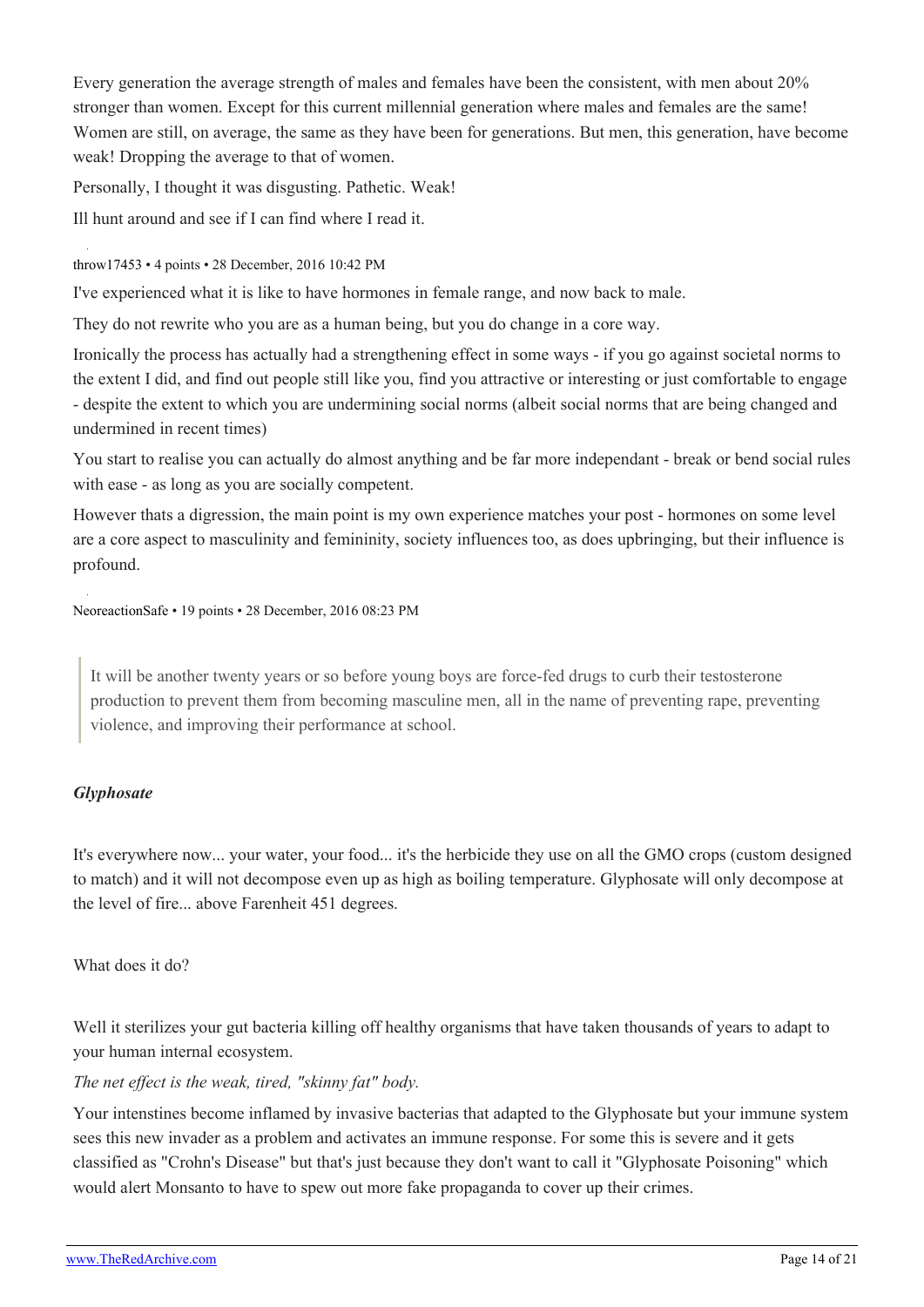#### The answer?

You will get hit by Glyphosate... no avoiding it entirely.

But you can reduce exposure by avoiding soy, corn and wheat products.

Hard to do?

Yes. You need to steer towards organic (\$\$\$) foods to reduce the poisons.

# Pro-Biotics and Iodine

Iodine seems to do a decent job of knocking down the invasive bacterias. (they hate it) Get something like Iodine tablets from Sea Kelp. (the Japanese eat a lot of Sea Kelp)

A good Pro-Biotic will have 15 or more strains of good bacteria to "restock" your gut and get it growing back to a healthy condition.

# Long term effect

You will feel better and your gains in working out will be better.

Glyphosate effectively "starves" your intenstines and means you consume foods, but don't get much nutrition from them. But it also tends to slow your system down and make you constipated. The skinny fat kid often eats very little but also is lacking energy... he's basically unhealthy and that translates to being perceived as less masculine.

The bottom line is you are *already being poisoned* without your knowledge.

[RPAlternate42](https://old.reddit.com/user/RPAlternate42) • 17 points • 28 December, 2016 11:31 PM Sources. citations.

Please.

[dr\\_warlock](https://old.reddit.com/user/dr_warlock) • 2 points • 30 December, 2016 12:02 AM Oh [/u/NeoreactionSafe.](https://theredarchive.com/u/NeoreactionSafe)..

Glyphosate on all crops, growth hormones and estrogen injections into cows to produce more milk, GMOs for corn and wheat (base of most foods directly or consumed by lifestock), flouride + estrogens + other harmful traces in your drinking/bathing water, mercury traces in corn-syrup (which has GMOs), mercury and other bullshit in vaccines correlating with neural disorders, government purposely infecting gays and blacks with aids laced injections, BPA in packaging. Nestle buying up all the water supplies for pennies on the dollar (i.e. hundreds of millions of gallons of water for a few hundred bucks). Corporations murdering suing parties over water hazards. Policing stalking social media to detect people discussing water hazard legal cases...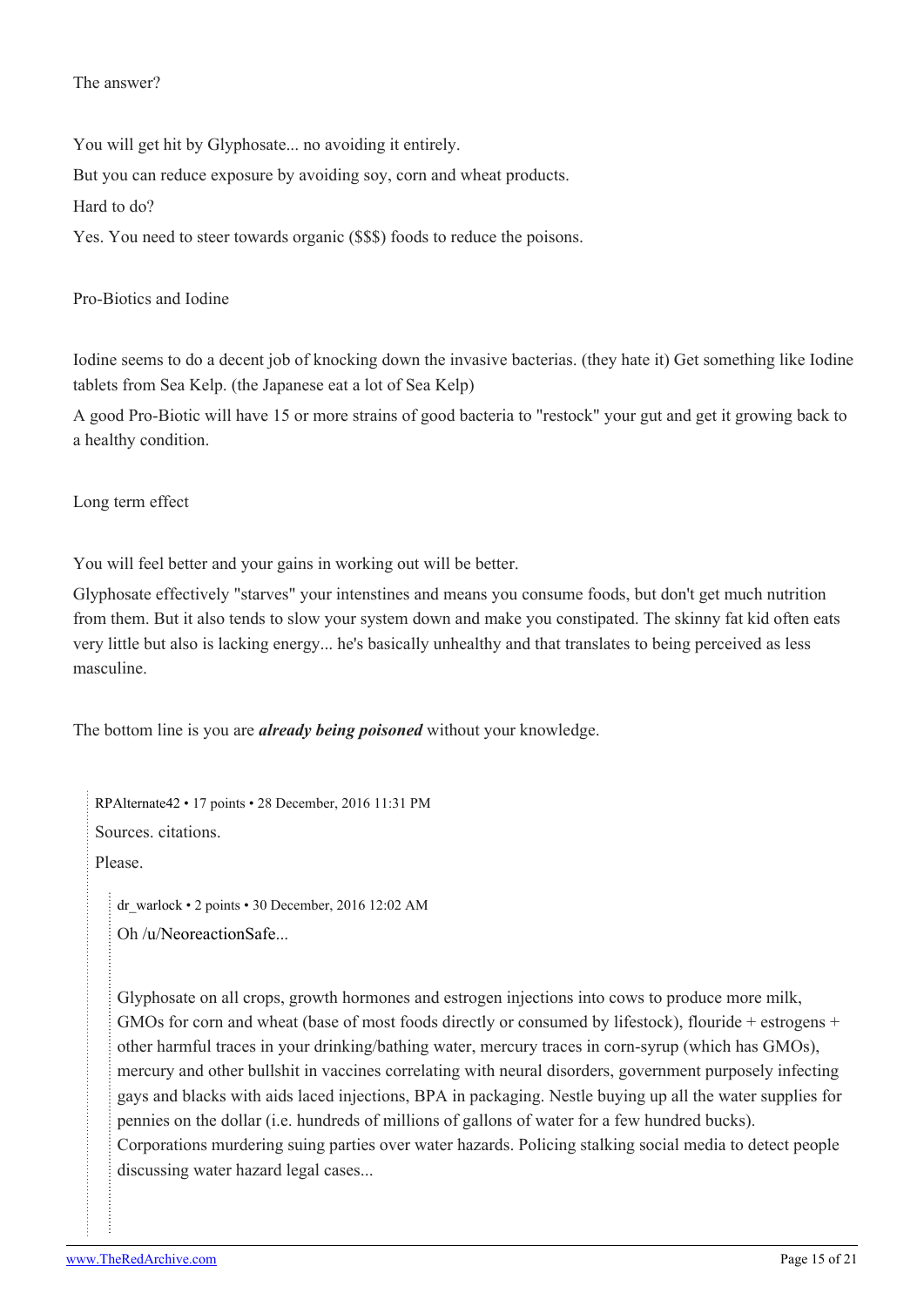Then you have Big Agra taking down all studies disproving their propaganda. Brainwashing kids in the school system with the carb bottom heavy food guide pyramid. Hiring internet shills to suppress opposing views of their corruption and spouting propaganda. Hiring PI's to stalk and harass farmers who don't use GMOs. Having people drive by fields so that the seeds in the back blow off then sue them for patent infringement when they inevitably grow there and settling for chump change and an NDA. Big Agra colludes with big pharma to poison your food then give you toxic/harmful medications that only address symptoms, are expensive, and highly addictive. Suiciding scientist and medical professionals that come up with cures. Banning weed and hemp to jack up prices and ban cheap alternative cures to escape using previously mentioned medications for the public, but legalizing a Big Pharma artificial version.

Your defense? The FDA? They are bought and paid for by Big Agra and Big Pharma, a revolving door of former corporate leaders defending the corporate interests at the public expense.

You have much to learn. The only escape is reverse osmosis water filtering systems, organic foods (not all-natural), BPA free products (glass whenever possible), no vaccines without ingredients list from the original container, fluoride-free tooth paste, aluminum-free deotorant, all natural cleaning/bathing/styling products.

[NeoreactionSafe](https://old.reddit.com/user/NeoreactionSafe) • 1 point • 30 December, 2016 01:06 AM Yeah when a guy pulls a stunt like:

*"Show me the official Main Stream Media (MSM) narrative."*

...I don't typically bother to respond.

The Red Pill is the general idea that the Blue Pill (MSM) is full of shit and not a place to dwell upon.

*Obama* (in an act of desperation) is now pretending Trump is Russian.

It's just too stupid to respond to.

My hope is Trump cleans this shit up.

[dr\\_warlock](https://old.reddit.com/user/dr_warlock) • 3 points • 30 December, 2016 01:14 AM

This sub really needs "The Red Pill on your food and drinking water" post. It's a long long depressing list, but I'll see what I can do.

[Shiva-Lingam](https://old.reddit.com/user/Shiva-Lingam) • 1 point • 31 December, 2016 12:31 AM

If you are in the USA, I'd say everything you say is mandatory and I would also recommend a shower filter. Here in Europe on the other hand, I am comfortably managing with a very powerful pitcher that filters chlorine/chloride, fluoride, and other dangerous chemicals that would be present in very minuscule parts in the water. Also I would like to add that BPA mimics estrogen, so it's extremely disruptive for men. BPA is present in most plastics (bottles, wrappers, etc) and in some but not all the insides of cans of food and drinks.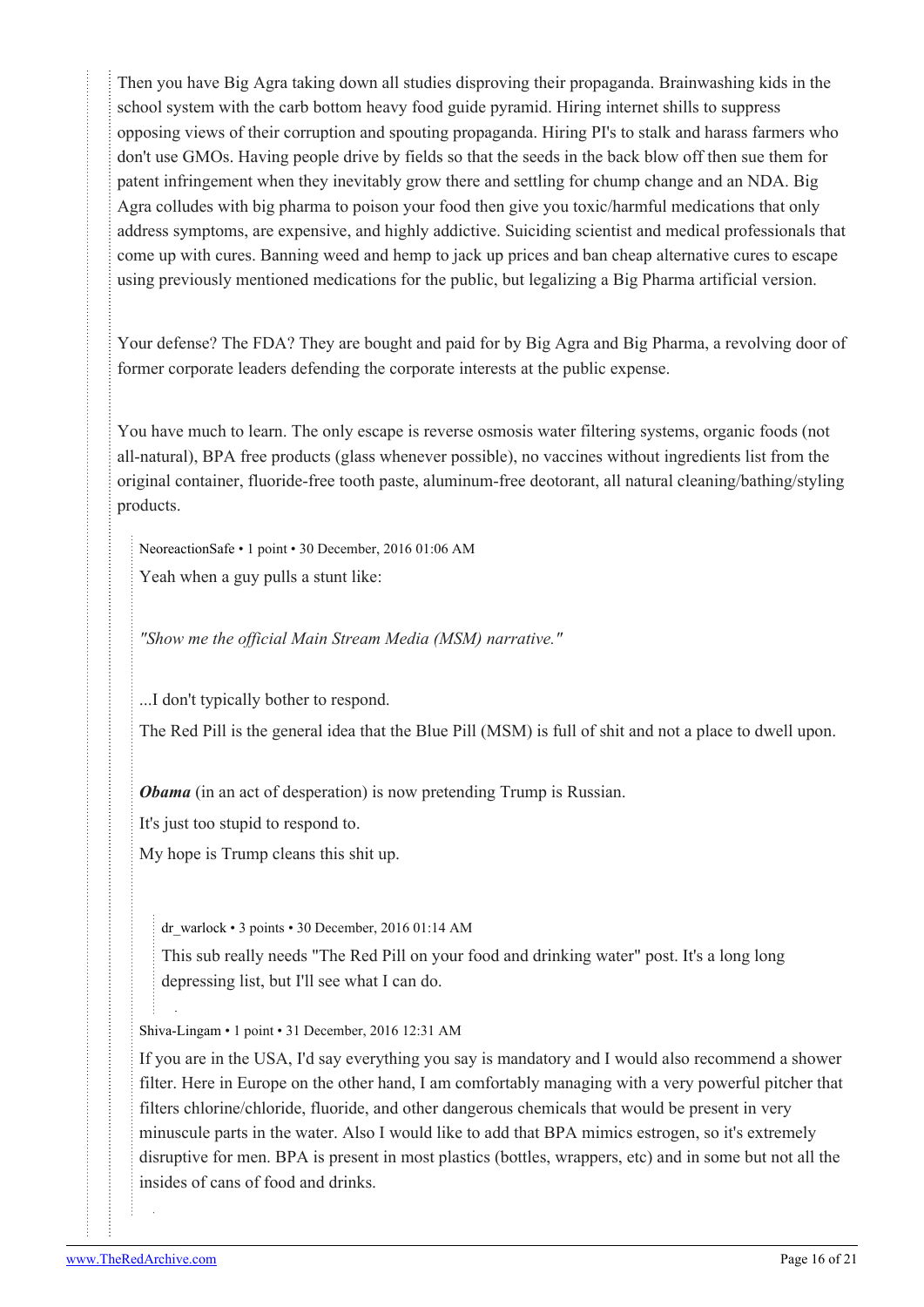[BreathOfDick](https://old.reddit.com/user/BreathOfDick) • 3 points • 28 December, 2016 11:44 PM

The "Globalist Tyranny" wipes the sources out before most people are able to see them.

[deleted] • 5 points • 29 December, 2016 03:05 AM

[permanently deleted]

[BreathOfDick](https://old.reddit.com/user/BreathOfDick) • 1 point • 29 December, 2016 05:31 PM

I forgot to put /s

Most of what he says is complete bullshit.

[mortalcoil1](https://old.reddit.com/user/mortalcoil1) • 8 points • 28 December, 2016 09:29 PM

I don't recommend pro-biotic pills. They are almost always dead bacteria. There have been studies. They are mostly garbage. I highly recommend eating yogurt and NON PASTEURIZED sauerkraut. The amount of healthy bacteria in non pasteurized sauerkraut is many many MANY times greater than in any pro-biotic pills. I start my day with FAT (fat is healthy) non sugar added yogurt with walnuts and a couple of bites of sauerkraut. I also put sauerkraut on all my salads. Makes a great dressing.

[mortalcoil1](https://old.reddit.com/user/mortalcoil1) • 4 points • 28 December, 2016 09:30 PM

On top of that, make SURE you are taking selenium with your iodine. A few brazil nuts work perfectly. Too much iodine without selenium is poison, and too much selenium without iodine is poison. Combining the two is the correct method.

[deleted] • 1 point • 28 December, 2016 11:12 PM

I didn't know that both were required together. But by complete accident I take both spirulina and brazil nuts daily.

[NeoreactionSafe](https://old.reddit.com/user/NeoreactionSafe) • 3 points • 29 December, 2016 03:53 AM

Whatever works.

I buy mine online and they are not the type most people get.

I'm using the same stuff my neighbor was prescribed by his doctor.

Ideally you do fresh pro-biotics... which I do as well.

[NihilistMonkey](https://old.reddit.com/user/NihilistMonkey) • 1 point • 28 December, 2016 11:58 PM

Probiotics are fine if you buy the right ones. 90% of supplement brands are crap but you get what you pay for.

Ideally though if you're fit and healthy with a good diet you don't need a probiotic because your intestines are healthy. Glad you mention non sugar yogurt. So many people buy with sugar added and then wonder why they don't have good gut health.

[RPAlternate42](https://old.reddit.com/user/RPAlternate42) • 5 points • 29 December, 2016 05:51 AM

[Here's a source on Glyphosphate effects on the gut](https://www.ncbi.nlm.nih.gov/pmc/articles/PMC3945755/)

OP is on the mark with gluten intolerance.

Additionally this source points to Celiac's and the corellation with lowered gut flora. This in turn can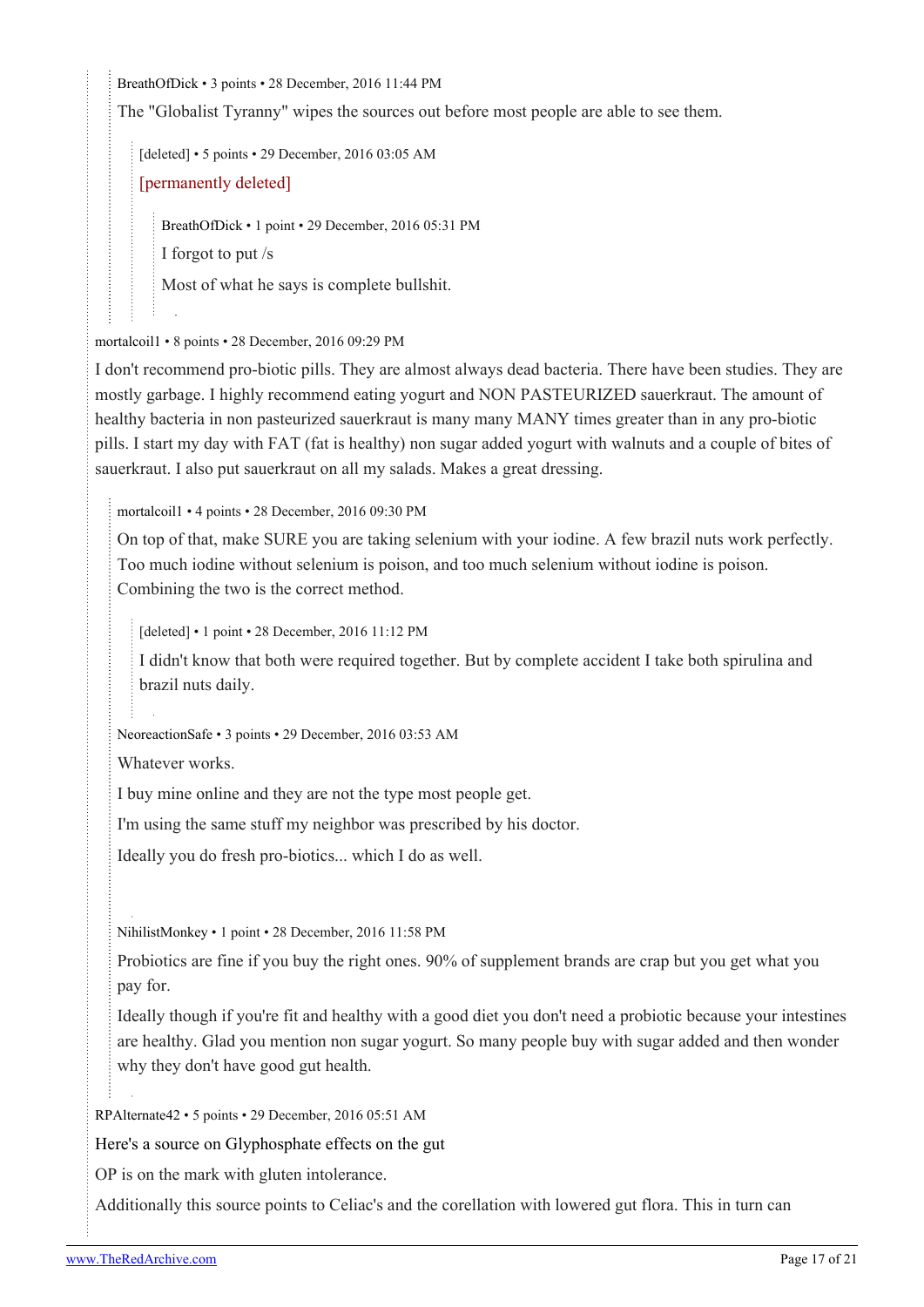increase dangerous flora.

OP, to be clear, I wasn't saying you are wrong, but this level of info and the content requires sources. In short: Glyphosphate is bad. Full stop. Phosphates, in general are bad. Full stop.

[NeckbeardVirgin69](https://old.reddit.com/user/NeckbeardVirgin69) • 1 point • 29 December, 2016 05:59 AM

To be honest there's something up with gluten intolerance being as high as it is, but you don't have to take probiotics to build healthy gut bacteria.

[NeoreactionSafe](https://old.reddit.com/user/NeoreactionSafe) • 1 point • 29 December, 2016 04:16 PM

My place isn't to get "into the weeds" (pun) on the topic but to give the **clue**.

[https://en.wikipedia.org/wiki/Shikimate\\_pathway](https://en.wikipedia.org/wiki/Shikimate_pathway)

The shikimate pathway (shikimic acid pathway) is a seven step metabolic route used by *bacteria*, fungi, algae, some protozoan parasites and plants for the biosynthesis of folates and aromatic amino acids (phenylalanine, tyrosine, and tryptophan). This pathway is not found in animals, which require these amino acids, hence the products of this pathway represent essential amino acids that must be obtained from bacteria or plants (or animals which eat bacteria or plants) in the animal's diet.

[alphabeta49](https://old.reddit.com/user/alphabeta49) • 3 points • 28 December, 2016 11:36 PM

For probiotics, learn to make your own kombucha tea and kefir. Has hundreds more good bacteria than even the most well-meaning pill.

I'm fortunate to have a slight intolerance to wheat, so I've been down the rabbit hole and up the other side with a much healthier and aware lifestyle. I pity those whose bodies can handle the poison and will never know any better.

[deleted] • 2 points • 29 December, 2016 07:27 AM

Fuckn sick! thinking about this shit makes me feel hopelessness and rage..

[NeoreactionSafe](https://old.reddit.com/user/NeoreactionSafe) • 2 points • 29 December, 2016 04:09 PM

Just fight the war by eating right.

The best way to respond to this type of crime is to avoid it's effects.

[deleted] • 1 point • 29 December, 2016 04:37 PM

its hard when most foods have lost their original nutritional value... and it costs so fucking much money.

[NeoreactionSafe](https://old.reddit.com/user/NeoreactionSafe) • 3 points • 29 December, 2016 04:42 PM\*

Damn right it's hard.

But it's a wake up call to remind you that the Globalist Tyranny wants all of us dead.

The plan is depopulation so they are doing everything to destroy human reproductive success as well as health.

World War Three is supposed to knock the world population way down so that those who survive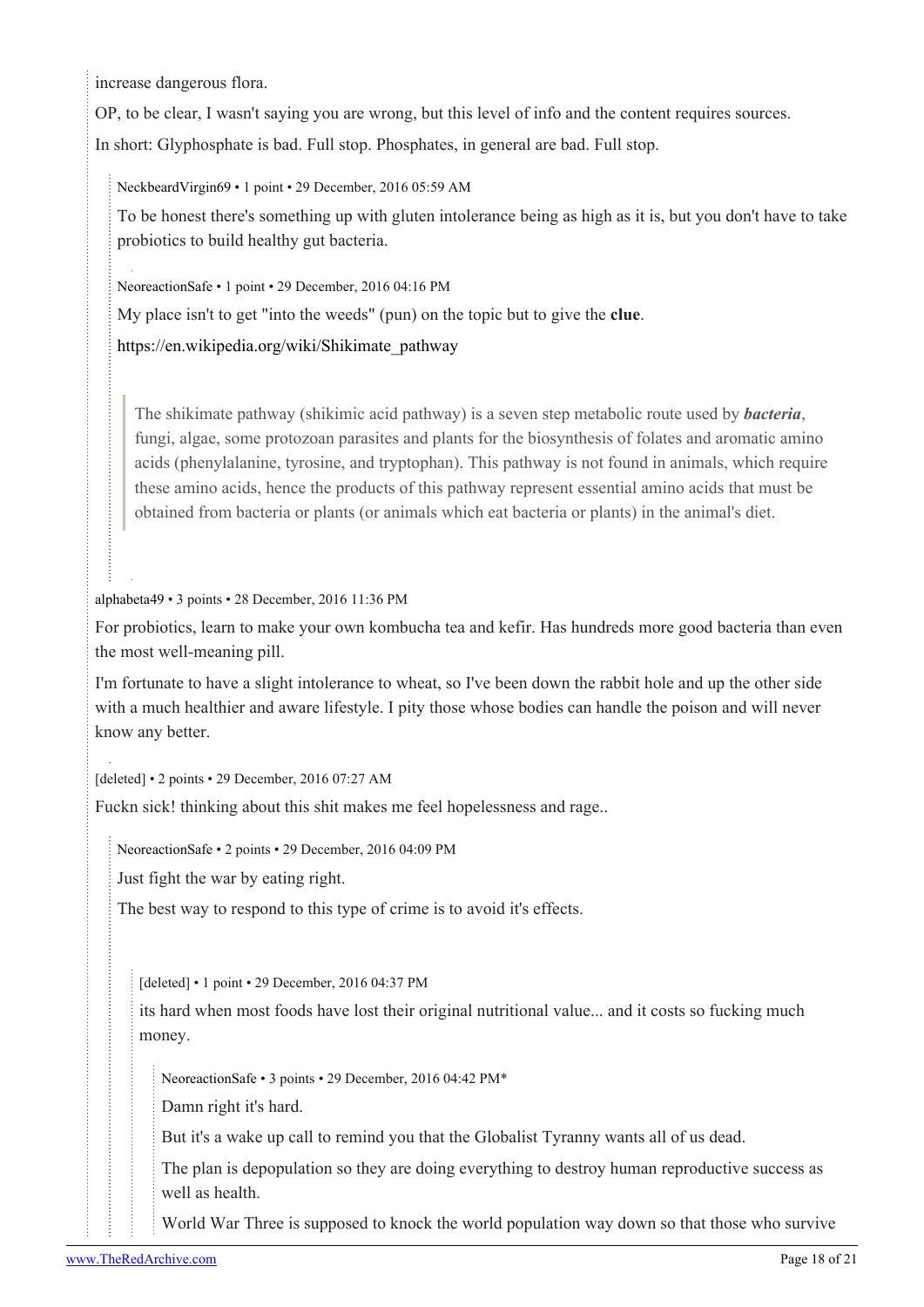(the Globalist Tyranny will survive) will be able to emerge in complete control afterwards. Recent events are scaring the Globalist Tyranny because we are waking up to this plan.

Glyphosate can be managed.

Mainly you need to avoid soy, wheat and corn and get your iodine and pro-biotic. That's all you need to do to protect yourself from this herbicide. It's more of an annoyance like HIV than a serious problem. The Glyphosate just makes you weakened, but doesn't quickly kill you... it's a slow death.

Take the pills and change your diet and you should be okay.

#### [DigitallyDisrupt](https://old.reddit.com/user/DigitallyDisrupt) • 2 points • 29 December, 2016 02:53 PM

It will be another twenty years or so before young boys are force-fed drugs to curb their testosterone production to prevent them from becoming masculine men, all in the name of preventing rape, preventing violence, and improving their performance at school. Mark my words – that day is coming.

Hope nobody is laughing at this. We are already seeing it happen with the doping of boys in school, to "reduce" ADHD, which in reality is boys being boys.

[Archwinger](https://old.reddit.com/user/Archwinger)[\[S\]](https://theredarchive.com/r/TheRedPill/comments/5ks0pe/feminine_society_hates_chemistry/) • 5 points • 29 December, 2016 03:53 PM

There's no tongue-in-cheek about it. The modern push to androgynize boys and feed them shit, that's turning them into passive, weak, non-aggressive, milquetoast losers has already lowered the average testosterone level for males, while increasing a bunch of other hormones we don't usually have too much of in the blood.

In another 20 years, guys who have higher testosterone than the "average" level (e.g., guys who actually have normal T) may be diagnosed as hormonally imbalanced and irregular, and prescribed treatment if they exhibit the symptoms of normal T levels.

If your 8-year-old boy acts like a boy, it won't be Ritalin any more to curb the symptoms of male-ness. It'll be hormone therapy to actually reduce the male-ness.

[mrcs84usn](https://old.reddit.com/user/mrcs84usn) • 2 points • 29 December, 2016 03:51 PM

Without masculinity, men are society is lost.

95%+ of modern civilization can be attributed to the labor, determination, curiosity, and innovation of men.

#### [Original\\_Dankster](https://old.reddit.com/user/Original_Dankster) • 2 points • 29 December, 2016 03:59 PM

"The current fashionable religion promoted by most of society is that science is the boss of everything... Except for sex."

I'd say that for the fashionable religion of science, that race is another exception.

vengefully yours • 2 points • 29 December, 2016 04:47 PM

Science and math (particularly statistics) can be used to show almost anything you like, if presented incompletely, with a bias, misinterpreted, or intentionally skewed to show what you want it to show.

Present only that part which agrees with your view, and call it science.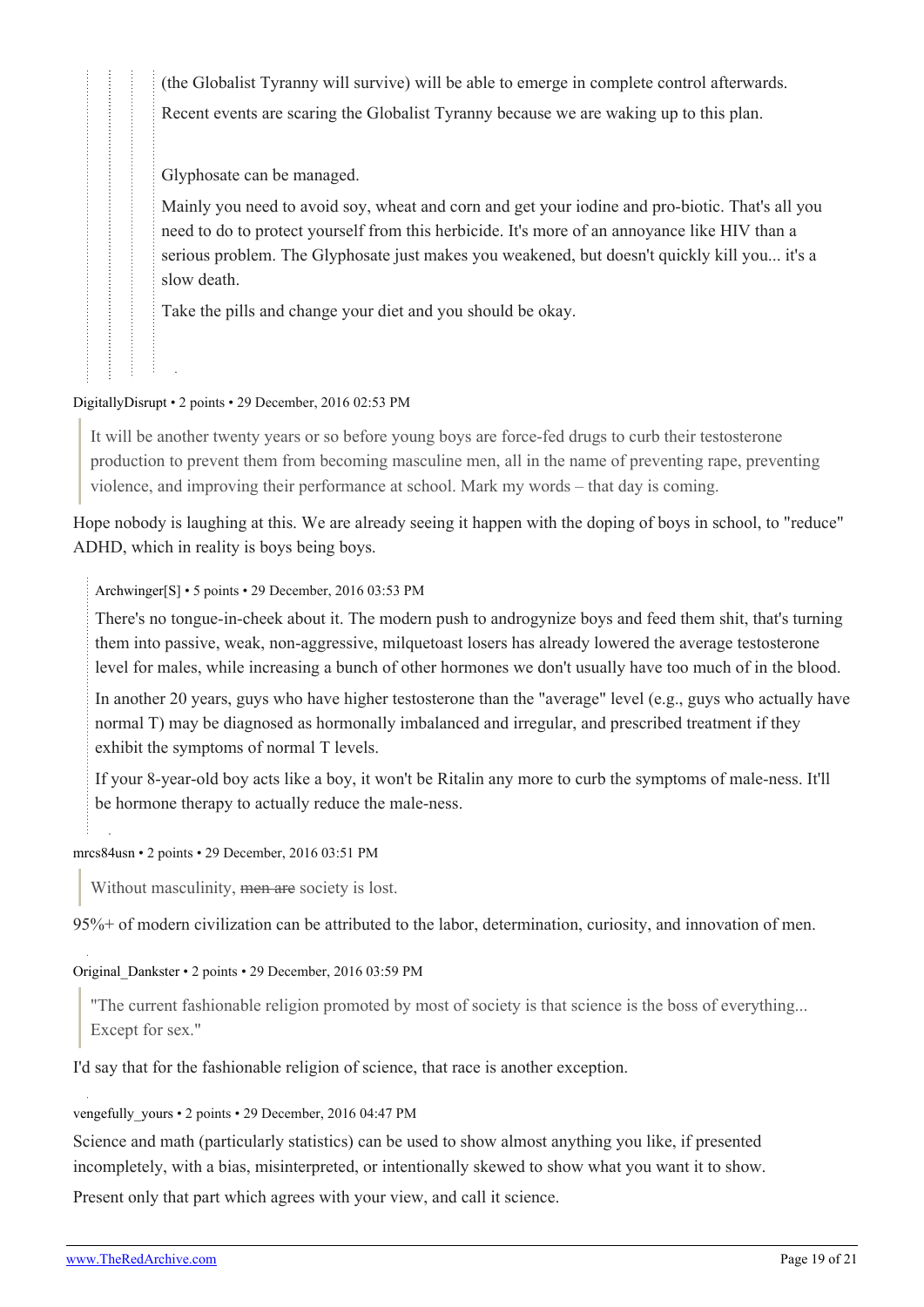It happens all the time, because the vast majority of people are ignorant and unable to discern bullshit from fact, and because there are parts of our minds that are susceptible to suggestions and bias. Don't ask the right questions and have no clue about the subject, and you can be misled by whatever bullshit they foist upon you. Our education system is geared towards keeping people from asking the right questions.

That's why chemtrails are a thing, ignorance of everything to do with it, and that useful trait of wariness being hijacked. Not everyone believes that bullshit and it's a small group of misled people. A larger group of misled people have fallen for marketing that uses their confirmation bias against them. One horribly flawed and obviously skewed "study" that was ripped to shreds in peer review can be used to sway public opinion of you can quell the voice of reality. Two industries that have done this to great effect are tobbacco and oil, and they've used the exact same game plan, but oil had been far more effective because the results are only now beginning to show. Cancer and emphysema show up sooner than a runaway greenhouse effect.

Science isn't the bad thing, how people use and misuse it can be.

[FishFoxFerret](https://old.reddit.com/user/FishFoxFerret) • 1 point • 29 December, 2016 06:58 AM

Is there a link to a compiled list of sources showing the biochemistry differences in the sexes and how it affects the brain?

That's what we need.

[slay\\_it\\_forward](https://old.reddit.com/user/slay_it_forward) • 1 point • 29 December, 2016 10:54 AM

One thing is true - there is no god and we are all animals. What makes you better than a baboon that you share 99% of dna with?

[Umbrifer](https://old.reddit.com/user/Umbrifer) • 6 points • 29 December, 2016 02:30 PM

Fire, Blades, and mathematics

[slay\\_it\\_forward](https://old.reddit.com/user/slay_it_forward) • 2 points • 29 December, 2016 03:56 PM

The brain is just a survival mechanism like a horn on a rhino or a tail on a monkey. It happens to allow us to build things. Whoopty shit. We're still animals.

The dinosaurs dominated earth for millions of years but were wiped out in a blink of an eye by the same universe that allowed them to flourish. Where was your god on that on?

[Umbrifer](https://old.reddit.com/user/Umbrifer) • 3 points • 29 December, 2016 04:38 PM

I'm not arguing with you pal. We are Animals who came up with blades, fire, and mathematics. And that fantastic brain of ours is the best one on the planet. Your question was what makes me better than a baboon. I repeat, fire, blades, and mathematics. In other words manipulation of energy, technology, and higher thought processes. We are the apes who have those things through natural selection and trans-generational record keeping. No God necessary in this equation.

[BlackJ1](https://old.reddit.com/user/BlackJ1) • 1 point • 28 December, 2016 07:58 PM

Shut up and take my upvote! An eye opening and great post as always.

My resolution is to become a better me. The best version of myself. Once I do, I will pass my knowledge down to my fellow man.

[Luckyluke23](https://old.reddit.com/user/Luckyluke23) • 1 point • 29 December, 2016 02:30 AM

It will be another twenty years or so before young boys are force-fed drugs to curb their testosterone